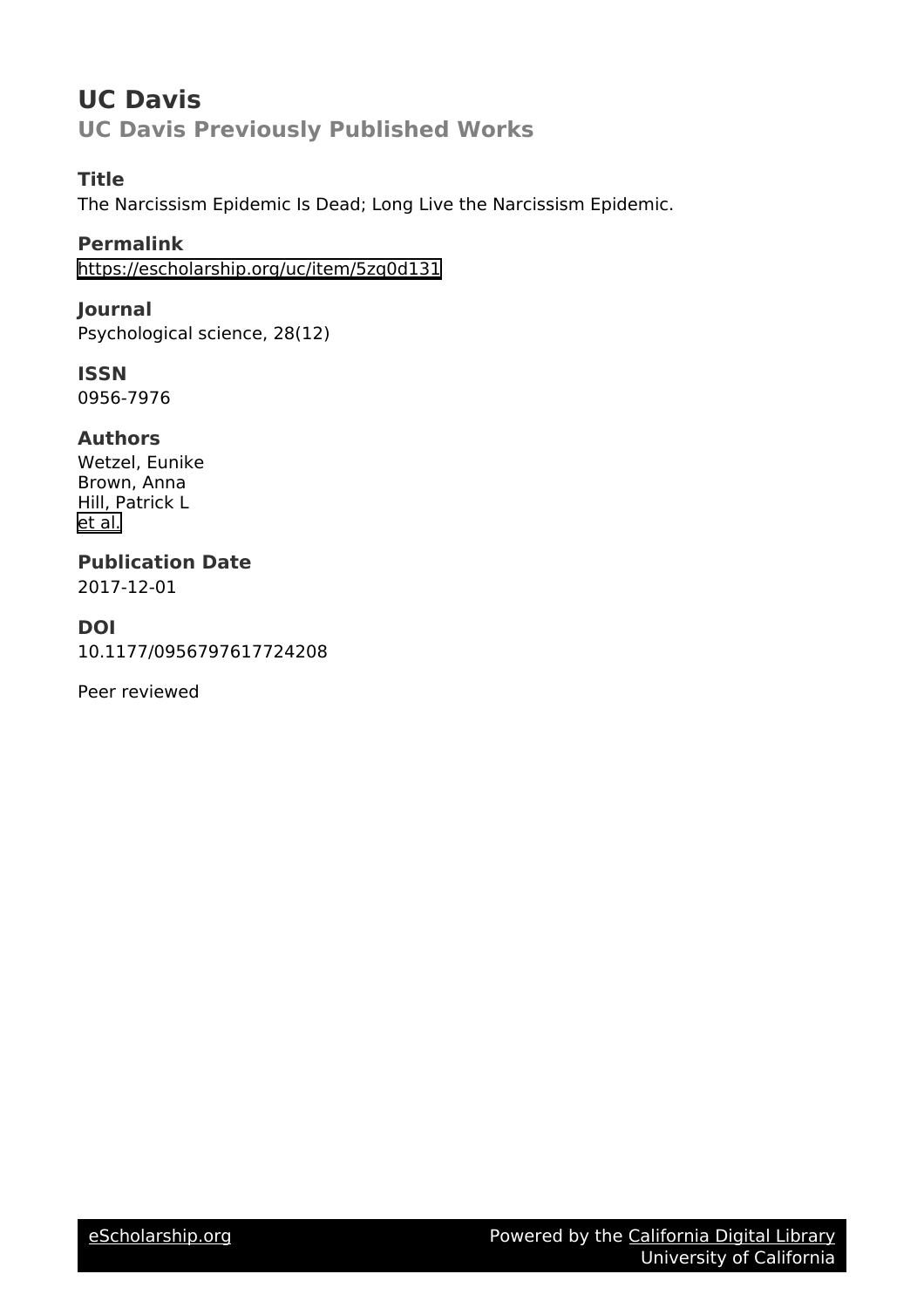**Manuscript under review for Psychological Science**



## **The narcissism epidemic is dead; long live the narcissism epidemic**

| Journal:                      | <b>Psychological Science</b>                                                                                                                                                                                                                                                                                                                                                                                                                                                                 |
|-------------------------------|----------------------------------------------------------------------------------------------------------------------------------------------------------------------------------------------------------------------------------------------------------------------------------------------------------------------------------------------------------------------------------------------------------------------------------------------------------------------------------------------|
| Manuscript ID                 | PSCI-16-1674.R2                                                                                                                                                                                                                                                                                                                                                                                                                                                                              |
| Manuscript Type:              | Research article                                                                                                                                                                                                                                                                                                                                                                                                                                                                             |
| Date Submitted by the Author: | n/a                                                                                                                                                                                                                                                                                                                                                                                                                                                                                          |
| Complete List of Authors:     | Wetzel, Eunike; University of Konstanz, Department of Psychology; Otto-<br>von-Guericke University Magdeburg, Department of Psychology<br>Brown, Anna; University of Kent, School of Psychology<br>Hill, Patrick; Carleton University, Psychology<br>Chung, Joanne; Tilburg University, Tilburg School of Social and Behavioral<br><b>Sciences</b><br>Robins, Richard; University of California, Davis, Psychology<br>Roberts, Brent; University of Illinois at Urbana-Champaign, Psychology |
| Keywords:                     | Narcissism, Narcissistic Personality Inventory, Cohort differences,<br>Generational changes, Measurement invariance                                                                                                                                                                                                                                                                                                                                                                          |
|                               |                                                                                                                                                                                                                                                                                                                                                                                                                                                                                              |

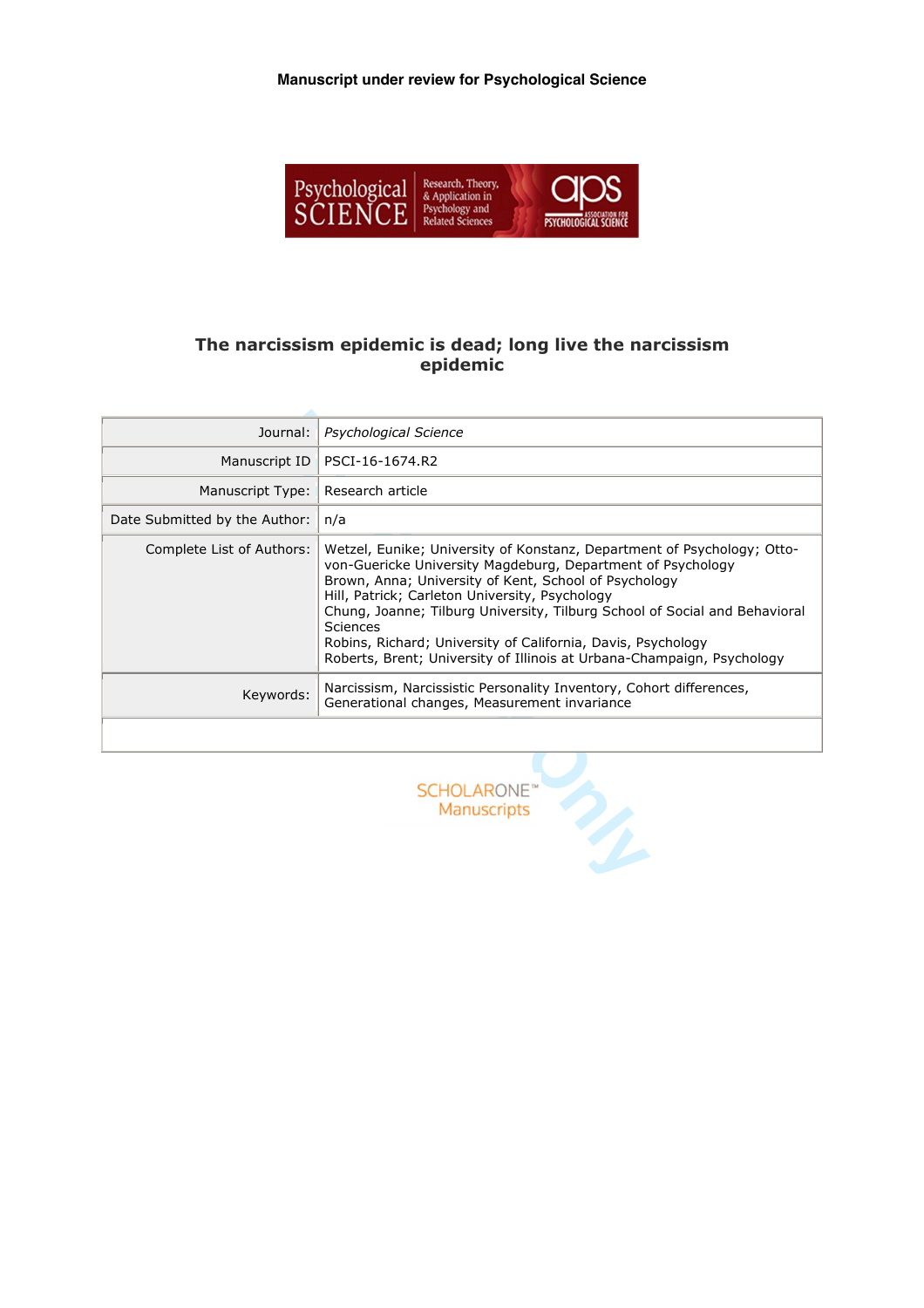**The narcissism epidemic is dead; long live the narcissism epidemic** 

#### **Abstract**

,166;  $N_{2000s} = 33,647$ ;  $N_{2010s} = 25,412$ ) to test whether nac facets) have increased across generations. We also test sistic Personality Inventory (NPI), showed measurement norts, a critical analysis that had been ove Are recent cohorts of college students more narcissistic than their predecessors? To address debates about the so-called "narcissism epidemic," we used data from three cohorts of students ( $N_{1990s} = 1,166$ ;  $N_{2000s} = 33,647$ ;  $N_{2010s} = 25,412$ ) to test whether narcissism levels (overall and specific facets) have increased across generations. We also tested whether our measure, the Narcissistic Personality Inventory (NPI), showed measurement equivalence across the three cohorts, a critical analysis that had been overlooked in prior research. We found that several NPI items were not equivalent across cohorts. Models accounting for nonequivalence of these items indicated a small *decline* in overall narcissism levels from the 1990s to the 2010s ( $d = -0.27$ ). At the facet-level, leadership ( $d = -0.20$ ), vanity ( $d = -0.16$ ), and entitlement  $(d = -0.28)$  all showed decreases. Our results contradict the claim that recent cohorts of college students are more narcissistic than earlier generations of college students.

*Keywords*: narcissism, Narcissistic Personality Inventory, cohort differences, generational changes, measurement invariance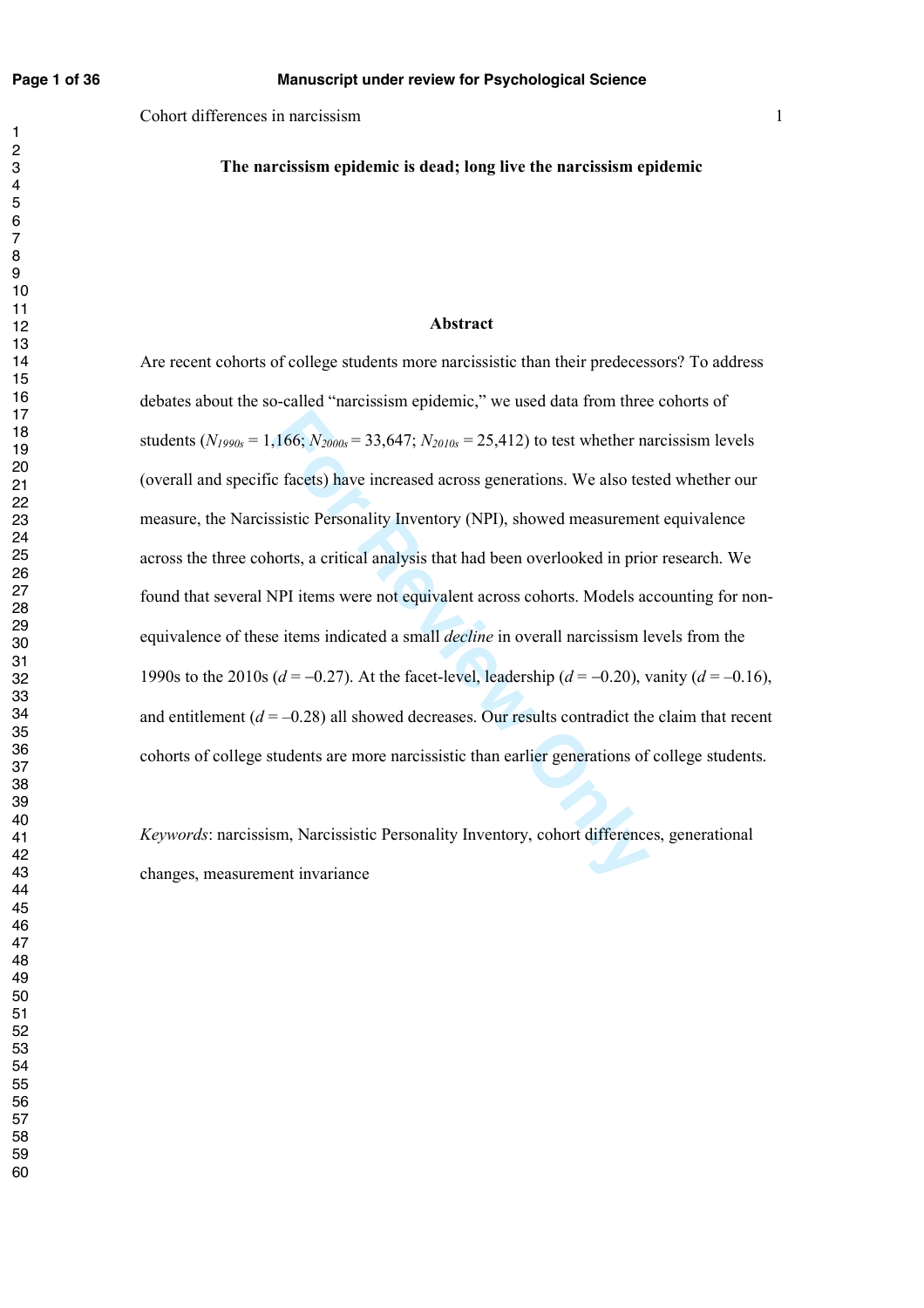Over the past decade, some have suggested that we are living through a "narcissism epidemic" (Twenge, 2006; Twenge & Campbell, 2009; Twenge & Foster, 2008, 2010; Twenge, Konrath, Foster, Campbell, & Bushman, 2008). The widespread acknowledgement of an epidemic has important consequences for educational and occupational practices, insofar that it may promote the tendency to hold a negative portrayal of the current generation of college students. This perspective has gained traction in large part due to the common perception that today's popular culture encourages individuals to engage in self-inflation (e.g., Paris, 2014), and the generalized bias to perceive younger individuals as more narcissistic than older individuals (Roberts, Edmonds, & Grijalva, 2010; Trzesniewski & Donnellan, 2014). Moreover, the "epidemic" viewpoint has a substantial foothold in the scientific literature focused on emerging adult and personality development (e.g., Malikhao & Servaes, 2011; Ong et al., 2011).

**Example 18 Example 10** as to perceive younger individuals as mals (Roberts, Edmonds, & Grijalva, 2010; Trzesniewski ne "epidemic" viewpoint has a substantial foothold in the n emerging adult and personality development (e The primary reason given for why the youth of today are more narcissistic than prior generations of students is the historical period in which they were raised (Twenge & Foster, 2008). According to Twenge and Campbell (2009), today's youth are more narcissistic than previous generations because they grew up in a self-obsessed culture that values the promotion of self-esteem even at the cost of real achievements, leading to "child-centric" parenting practices and school programs that promote self-esteem rather than learning. Another potential influence is changes in the socio-economic environment. According to Bianchi (2014), the period of economic prosperity prior to the recession of 2008 fostered the development of narcissism, which may have been tempered since then.

Despite consistent claims that the cultural climate has shifted fundamentally toward fostering narcissism, the extant empirical research is contradictory. Whereas some have argued for an epidemic of narcissism reflected in increases on measures of narcissism through the early 2000s in the United States (e.g., Twenge et al., 2008), others have argued that if there is change over time and across cohorts, the changes are miniscule (Donnellan &

 $\blacksquare$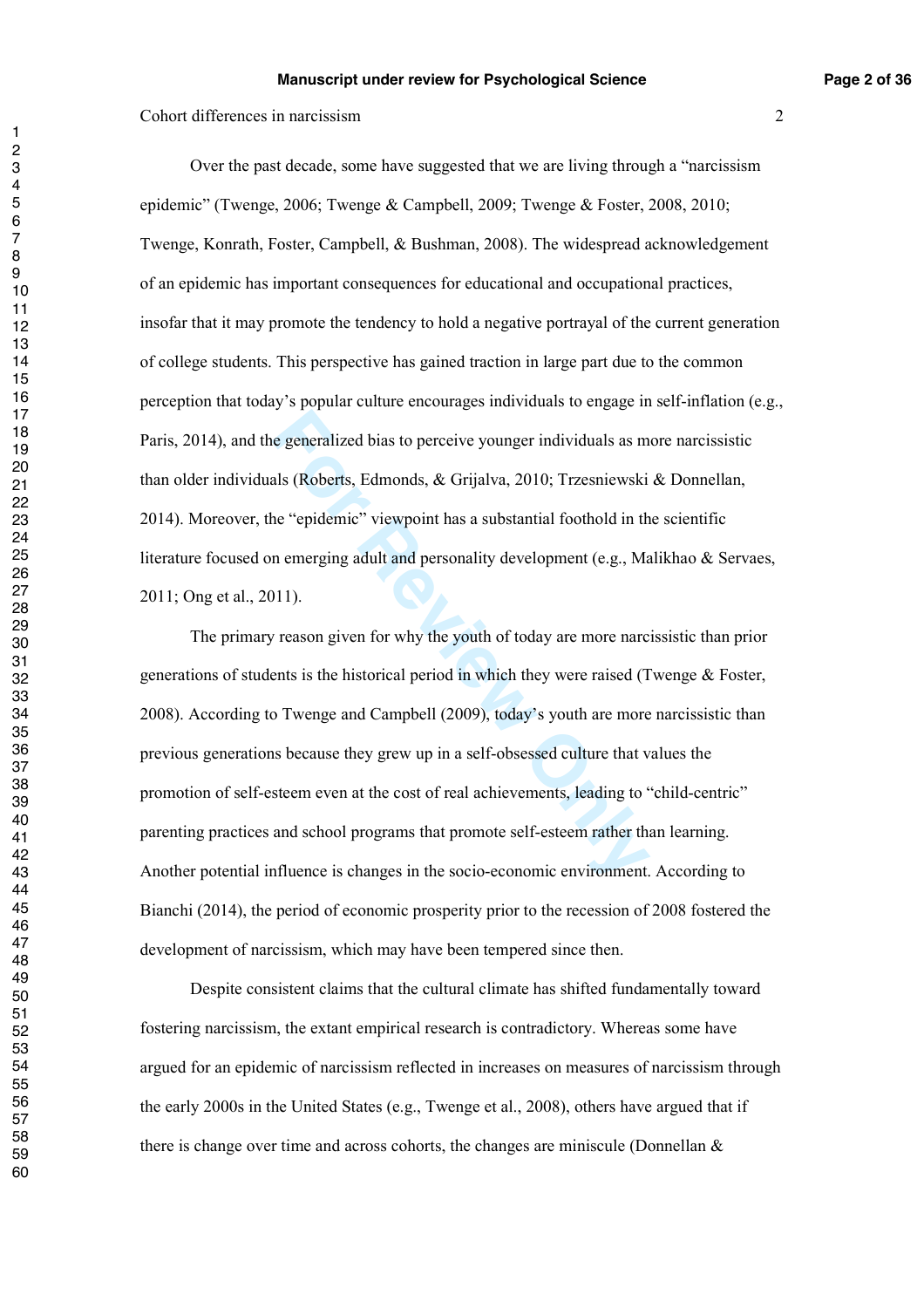#### **Page 3 of 36 Manuscript under review for Psychological Science**

Cohort differences in narcissism 3

Trzesniewski, 2009). In fact, the literature is quite mixed with respect to whether narcissism has increased at all amongst adolescents and emerging adults over recent decades (Barry  $\&$ Lee-Rowland, 2015; Donnellan, Trzesniewski, & Robins, 2009; Roberts et al., 2010; Trzesniewski, Donnellan, & Robins, 2008b).

bos cohorts has not been directly tested. Establishing *mee*<br>portant pre-requisite for investigating cross-cohort differ<br>t across cohorts, then differences in the means of the me<br>al differences on the underlying constructs There are several limitations of prior research that make it difficult to draw firm conclusions about whether or not there has been a narcissism epidemic. First, the degree to which the Narcissistic Personality Inventory, and other measures of narcissism, assess the same construct across cohorts has not been directly tested. Establishing *measurement invariance* is an important pre-requisite for investigating cross-cohort differences. If a measure is invariant across cohorts, then differences in the means of the measured scales can be interpreted as real differences on the underlying constructs. However, if measurement invariance is violated, differences, or the lack thereof, in the means could be due to differences in the functioning of the items across cohorts.

A second issue concerns the multidimensional nature of the primary measure used in past research, the Narcissistic Personality Inventory (NPI; Raskin & Hall, 1979; Raskin & Terry, 1988). Research to date has focused exclusively on total scores from the NPI, but a number of studies suggest that the NPI is multi-dimensional and that the total score does not do a good job of representing all facets of the construct (Ackerman, Donnellan, Roberts, & Fraley, 2015; Ackerman, Donnellan, & Robins, 2012; Ackerman et al., 2011). Consequently, findings with the total score may be misleading and research is needed to determine whether the facets of narcissism have demonstrated differential change over recent years.

A third issue that has not been commonly taken into account in past research is the ethnic composition of the subsamples within the cross-cohort analyses. Twenge and Foster (2008) reported that Asian Americans scored lower in narcissism than Whites  $(d = 0.30)$ . In addition, African Americans tend to score higher than Caucasians and Asian Americans on narcissism (Foster, Campbell, & Twenge, 2003; Zeigler-Hill & Wallace, 2011). It is possible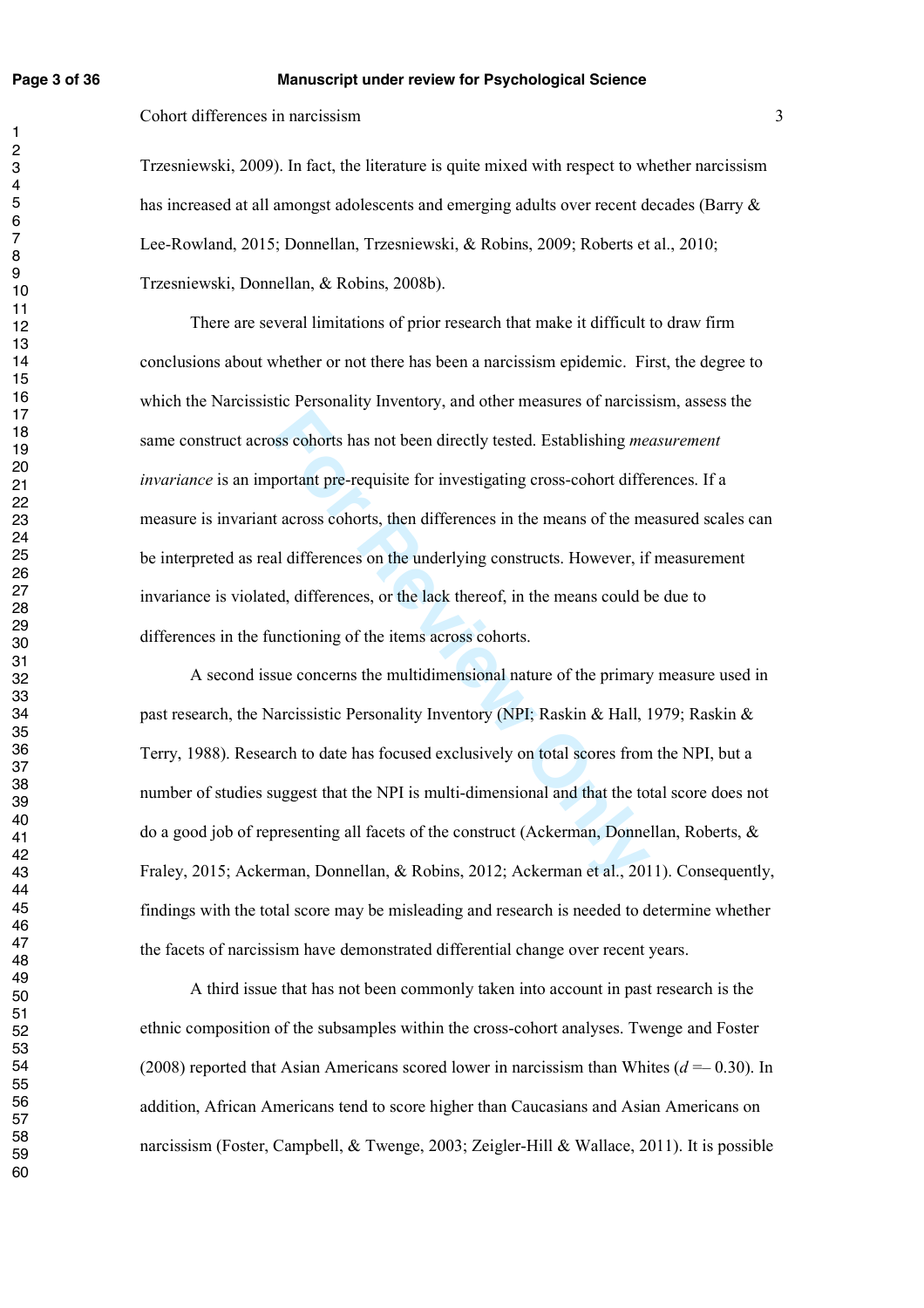that these ethnic differences could mask or enhance changes in narcissism across cohorts, especially if the ethnic composition of samples changes over time.

Finally, a fourth issue that could influence results on cross-cohort differences is gender. According to the meta-analysis by Grijalva et al. (2015), men on average score higher on narcissism than women  $(d = 0.26)$ . The meta-analysis found that the gender difference stayed stable from 1990 to 2013. Nevertheless, differences in the gender composition of the samples across cohorts could also influence results on changes in narcissism.

study used a multi-stage analytic strategy to examine consequently as well as in specific facets of narcissism. Specifically, vously examined: 1) Are measures of narcissism equivale radditional sources of invariance, do me The present study used a multi-stage analytic strategy to examine cohort differences in overall narcissism as well as in specific facets of narcissism. Specifically, we addressed five questions not previously examined: 1) Are measures of narcissism equivalent across cohorts? 2) Once equated for additional sources of invariance, do means of overall narcissism differ across generational cohorts? 3) Do the means of facets of narcissism show generational cohort differences? 4) Do results for measurement invariance and generational cohort differences replicate across major ethnic groups? Finally, 5) do results for measurement invariance and generational cohort differences replicate across gender groups?

The current study examined cross-cohort changes in narcissism over recent decades using samples from three different universities in the United States. We took advantage of data from student cohorts gathered in the 1990s, the 2000s, and the early 2010s. While our main focus is on comparing these cohorts, we also conducted more fine-grained year-by-year analyses for each of the research questions above. Given the arguments for changes in narcissism over time, we expected to find increases from the 1990s to the early 2000s (Twenge & Campbell, 2009).

#### **Method**

#### **Samples**

 The samples consisted of undergraduates from three American universities: University of California, Berkeley; University of California, Davis; and the University of Illinois at

 $\blacksquare$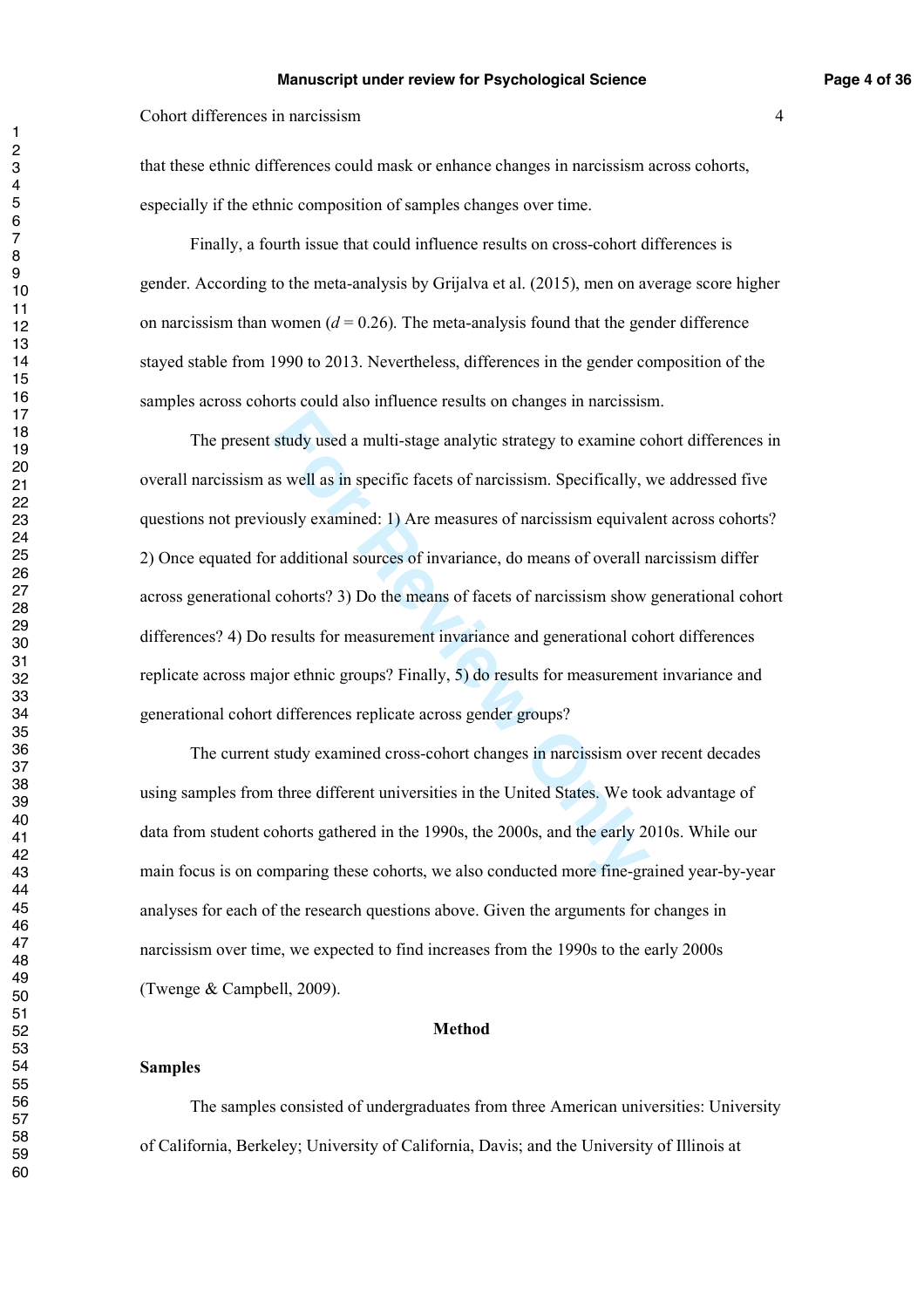#### **Page 5 of 36 Manuscript under review for Psychological Science**

Cohort differences in narcissism 5

**PROVENCEAL ONLY** Urbana-Champaign. For consistency with previous studies (Trzesniewski, Donnellan, & Robins, 2008a; Twenge et al., 2008) we analyzed data from undergraduates aged 18 to 24. Table 1 shows the sample sizes, year of data collection, percentage of females, and percentage of five ethnicities in each sample. Data from the 1990s cohort were collected only at the University of California, Berkeley, whereas data from the 2000s and 2010s cohorts were collected at the University of California, Davis and the University of Illinois at Urbana-Champaign<sup>1</sup>. The percentage of females was higher in the  $2000s (66%)$  and  $2010s (69%)$ cohorts compared with the 1990s cohort (57%).

<sup>&</sup>lt;sup>1</sup> Data from the University of California campuses from the years 2002 up to 2008 have been used in the following publications: Ackerman et al. (2012); Ackerman et al. (2011); Donnellan et al. (2009); Roberts et al. (2010); Trzesniewski et al. (2008b); Twenge and Foster (2008). Data from the University of Illinois at Urbana-Champaign from 2009 were also analyzed in Roberts et al. (2010).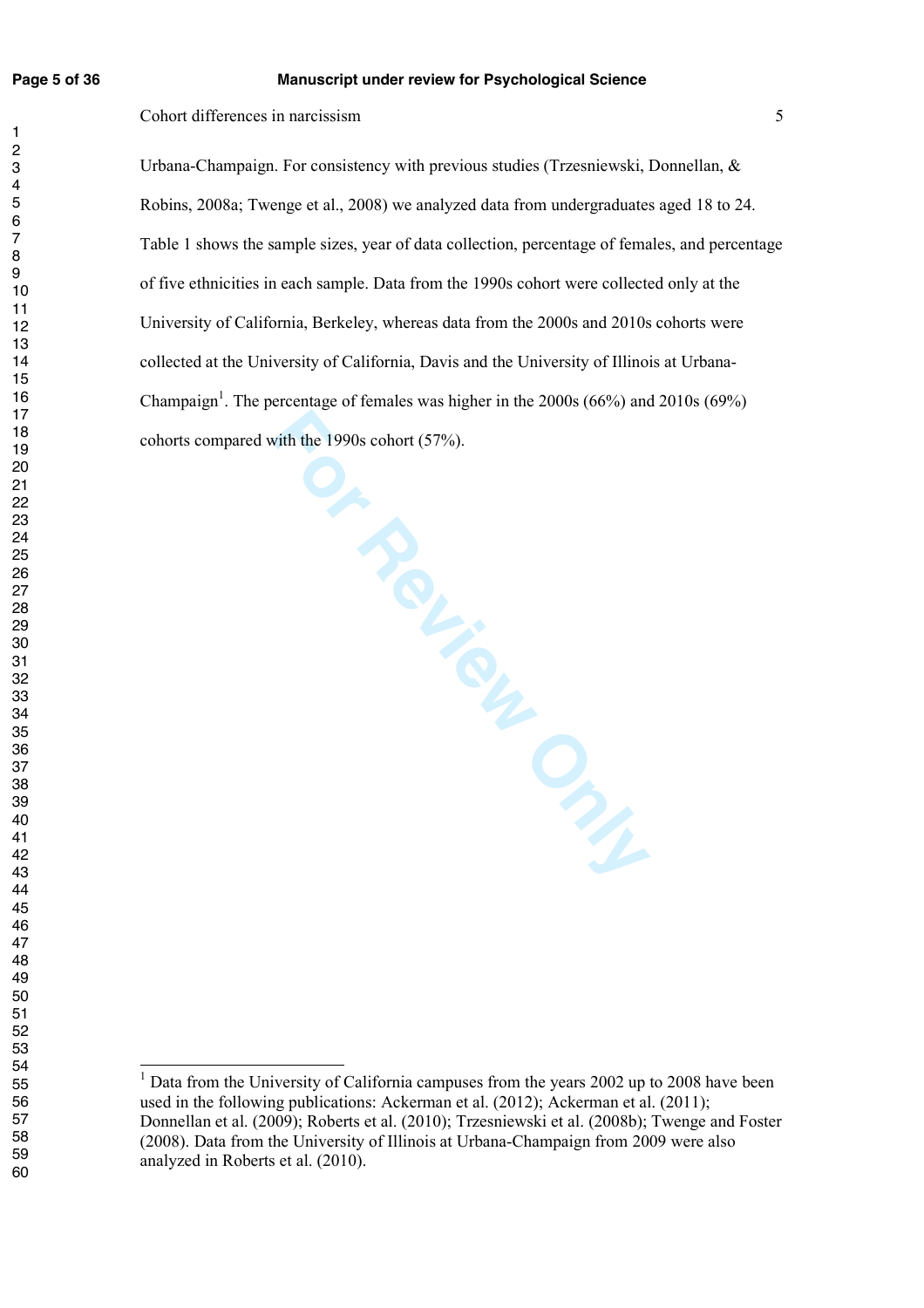Cohort differences in narcissism 6 Cohort differences in narcissism

Table 1

|   | ∖<br>ויני השייני                |
|---|---------------------------------|
|   | Ihree                           |
|   | $m$ nn n $\alpha$<br>$\ddot{ }$ |
|   |                                 |
| l |                                 |
|   | MOMOMOMOM1<br>べつろう<br>١         |
|   |                                 |

| Cohort         | Year of                                                             | Z                       | % Female        |                                    |                               | Ethnicity                     |                                                                          |           | University |
|----------------|---------------------------------------------------------------------|-------------------------|-----------------|------------------------------------|-------------------------------|-------------------------------|--------------------------------------------------------------------------|-----------|------------|
|                | data                                                                |                         |                 | $\sqrt{6}$                         | % Asian                       |                               | $\mathcal{S}_{\mathbf{0}}$                                               | $%$ mixed |            |
|                | collection                                                          |                         |                 | Caucasian                          |                               | %<br>African                  | Hispanic                                                                 | or other  |            |
|                |                                                                     |                         |                 |                                    |                               |                               |                                                                          |           |            |
|                | 1992                                                                | 498<br>668              |                 |                                    |                               |                               | $\frac{4}{4}$                                                            |           |            |
| 1990s          | 1996                                                                |                         | 58              | $36$<br>29                         | $4\frac{1}{4}$                | African<br>American<br>7<br>5 |                                                                          | ∞         | <b>ES</b>  |
| 1990s<br>Total |                                                                     | 1,166                   |                 |                                    |                               |                               |                                                                          |           |            |
|                | 2002                                                                | 3,191                   |                 |                                    |                               |                               |                                                                          |           |            |
|                |                                                                     | 4,830                   |                 |                                    |                               |                               |                                                                          |           |            |
|                |                                                                     |                         |                 |                                    |                               |                               |                                                                          |           |            |
|                |                                                                     | 4,766<br>4,427          |                 |                                    |                               |                               |                                                                          |           |            |
| <b>2000s</b>   |                                                                     | 4,987                   |                 |                                    |                               |                               |                                                                          |           |            |
|                | 003<br>004 006<br>006 006 006<br>006 006 006                        |                         | 86866388        | 8 4 8 9 5 7 4 7<br>8 4 8 9 5 7 4 7 |                               | 00000000                      | $\infty$ on on $\Omega$ $\Omega$ $\square$ $\square$ $\square$ $\square$ | 11222221  |            |
|                |                                                                     | 3,765<br>2,410          |                 |                                    |                               |                               |                                                                          |           |            |
|                |                                                                     | 5,271                   |                 |                                    |                               |                               |                                                                          |           |            |
| Total          |                                                                     | 33,647                  |                 |                                    |                               |                               |                                                                          |           |            |
| <b>2000s</b>   |                                                                     |                         |                 |                                    |                               |                               |                                                                          |           |            |
|                | 2010                                                                | 4,475                   |                 |                                    |                               |                               |                                                                          |           |            |
|                | $\begin{array}{c} 2011 \\ 2012 \\ 2013 \\ 2014 \\ 2015 \end{array}$ | 4,148                   | <b>25885228</b> | 3 3 3 3 9 9<br>3 4 5 9 9 9 9       | 1<br>4 4 4 4 4 4<br>4 4 4 4 4 | gaaaaa                        | $\circ$                                                                  | 1921111   |            |
| <b>2010s</b>   |                                                                     |                         |                 |                                    |                               |                               | $\circ$                                                                  |           |            |
|                |                                                                     | 4,222<br>4,849<br>4,273 |                 |                                    |                               |                               | 221                                                                      |           |            |
|                |                                                                     |                         |                 |                                    |                               |                               |                                                                          |           |            |
|                |                                                                     | 3,445                   |                 |                                    |                               |                               |                                                                          |           |            |
| Total          |                                                                     | 25,412                  |                 |                                    |                               |                               |                                                                          |           |            |
| <b>2010s</b>   |                                                                     |                         |                 |                                    |                               |                               |                                                                          |           |            |

 $\circ$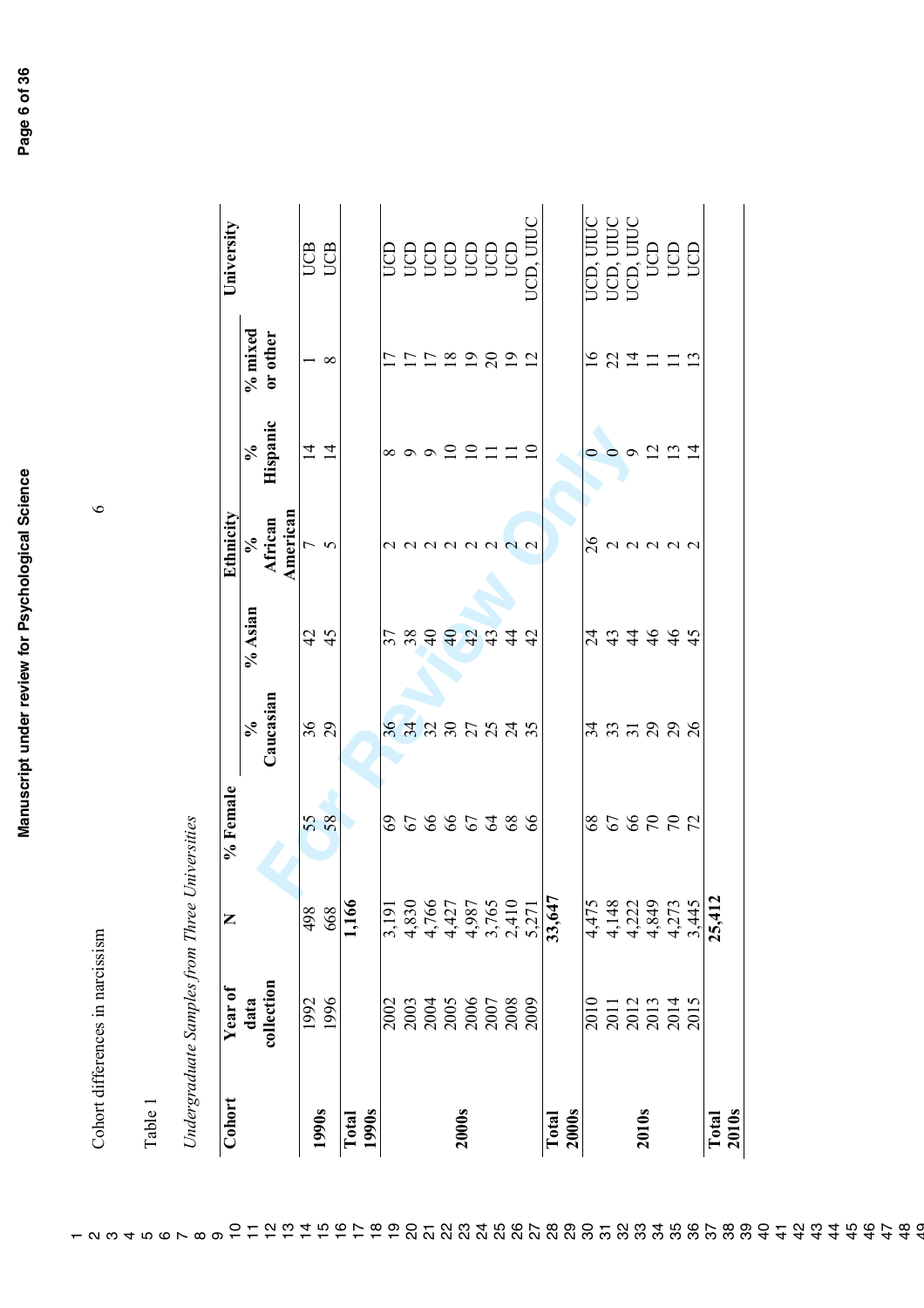Note. For all samples only participants aged between 18 and 24 were included in the analyses. UCB = University of California, Berkeley, UCD = *Note*. For all samples only participants aged between 18 and 24 were included in the analyses. UCB = University of California, Berkeley, UCD = **France** Cohort differences in narcissism 7  $\overline{C}$ University of California, Davis, UIUC = University of Illinois at Urbana-Champaign. University of California, Davis, UIUC = University of Illinois at Urbana-Champaign. Cohort differences in narcissism 10 11 12 13 14 15 16 17 18 19 20 21 22 23 24 25 26 27 28 29 30 31 32 33 34 35 36 37 38 39 40 41 42 43 44 45 46 47 48 49  $\alpha$   $\omega$   $+$   $\alpha$   $\alpha$   $\alpha$   $\alpha$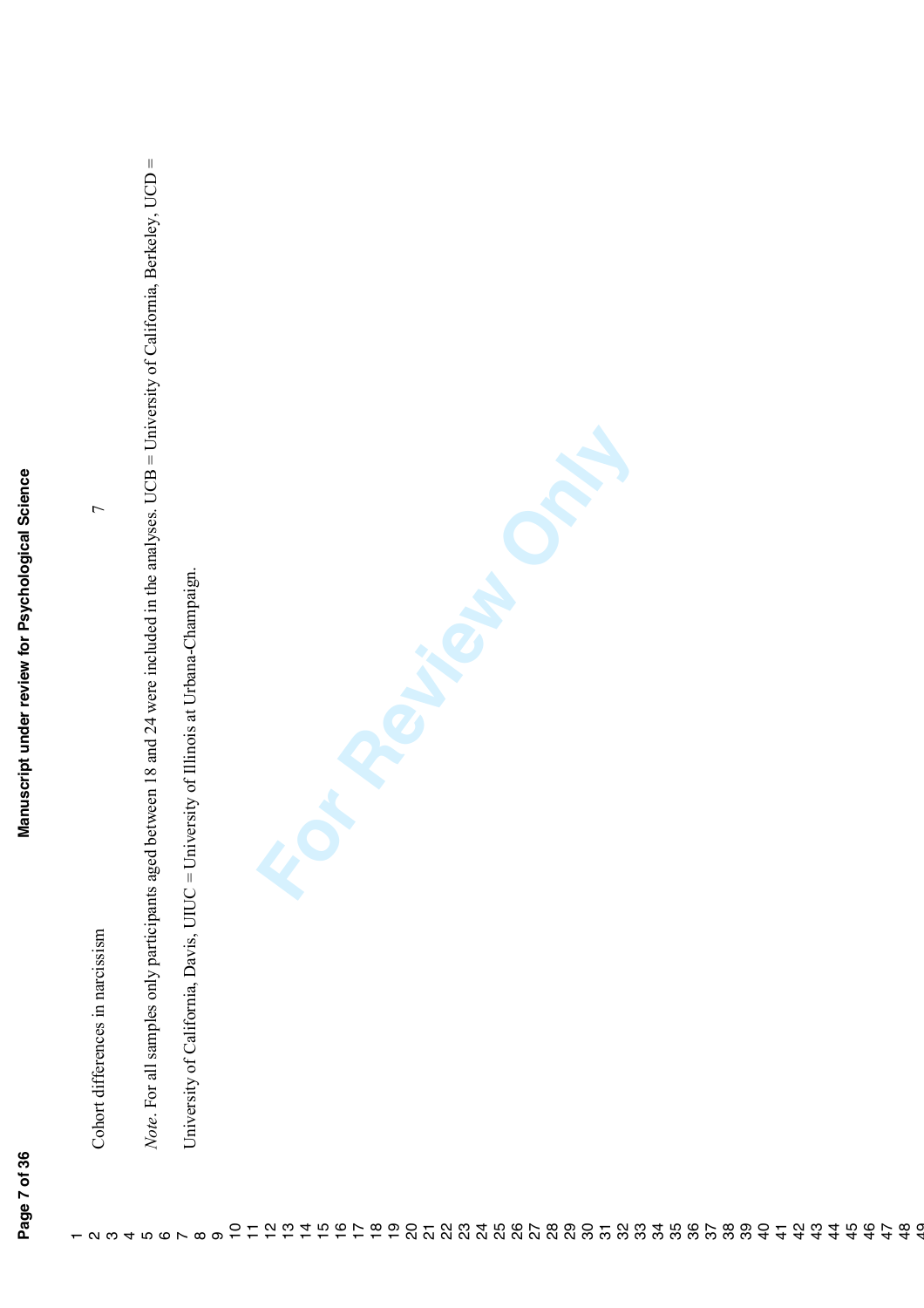#### **Instrument**

Narcissism was assessed with the Narcissistic Personality Inventory (Raskin & Hall, 1979; Raskin & Terry, 1988). The NPI consists of 40 item pairs that are presented in a forced-choice format. Participants are instructed to choose the item that is closest to their feelings and beliefs from each pair. In the 1992 sample, only 32 of the 40 NPI items were administered. In all other samples the full NPI was administered.

#### **Analyses**

nducted pre-analyses of the NPI items with all available priate factor structure on which to base further analyses mine cross-cohort changes in narcissism, we estimated lall narcissism and facets of narcissism controlling We first conducted pre-analyses of the NPI items with all available data in order to establish the appropriate factor structure on which to base further analyses of mean differences. To examine cross-cohort changes in narcissism, we estimated latent mean differences on overall narcissism and facets of narcissism controlling for measurement invariance. The analyses on latent means were conducted with the whole sample and again separately for major ethnic groups as well as separately for men and women. All analyses were based on the item set of 32 items available in all samples.

#### **Pre-analyses on NPI Factor Structure**

 The factor structure of the NPI was investigated using exploratory structural equation modeling (ESEM; Asparouhov & Muthen, 2009) in Mplus (Version 7.4; Muthén & Muthén, 1998-2014). An exploratory version of the Thurstonian item response model (Brown & Maydeu-Olivares, 2011) was applied to account for the forced-choice nature of the items (see also Wetzel, Roberts, Fraley, & Brown, 2016). We evaluated factor models with one to six factors regarding their goodness of fit and the interpretability of the factors. Model fit was evaluated using the root mean square error of approximation (RMSEA; Steiger, 1990) and the comparative fit index (CFI; Bentler, 1990). For the RMSEA, values below .08 indicate reasonable fit and values below .06 indicate close fit (Browne & Cudeck, 1993). For the CFI, values above .90 (.95) indicate acceptable (good) model fit (Hu & Bentler, 1999). In general,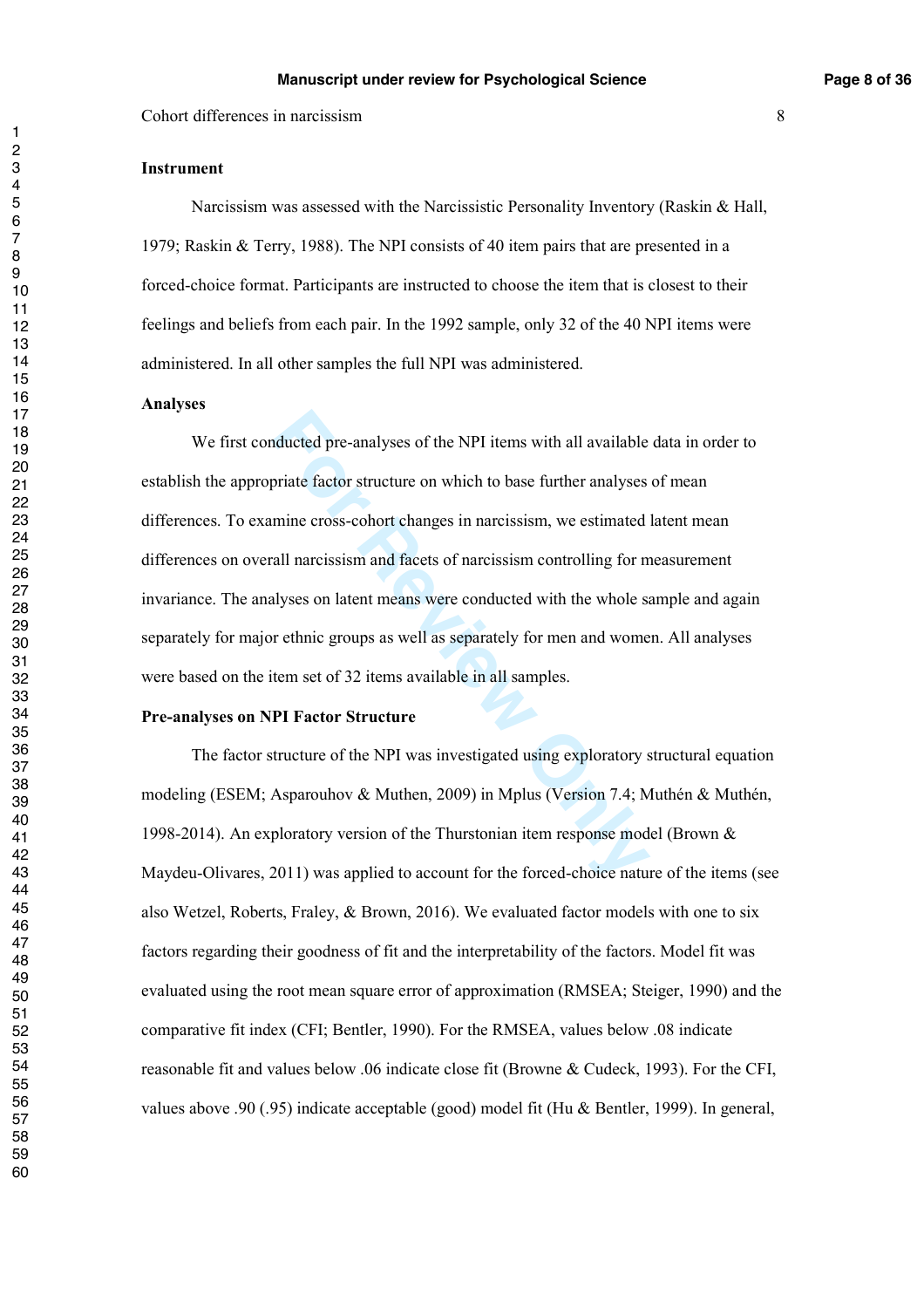with sample sizes as large as ours, the RMSEA is more informative than the CFI for evaluating model fit because it is sample size independent (Meade, Johnson, & Braddy, 2008) and was therefore given more weight over the CFI for evaluating model fit. Given prior research showing that the NPI is not unidimensional (e.g., Ackerman et al., 2011), we did not expect the fit of the unidimensional model to be good (see also Wetzel et al., 2016). Items were assigned to a factor if at least 12% of their variance was explained by the respective factor (i.e., the factor loading in the forced-choice format was  $\geq$  .25).

#### **Cohort Differences Based on Latent Mean Scores**

**For Review Symbol Search Mean Scores**<br>**For All Scores**<br>**For All Scores**<br>**For All Scores**<br>**For All Scores**<br>**For All Scores**<br>**For All Scores**<br>**For All Scores**<br>**For All Scores**<br>**For All Scores**<br>**For All Scores**<br>**For All Scor**  To test for cohort differences, we estimated latent means for narcissism at the overall and facet level in structural models. For any comparisons of mean trait levels between the cohorts, one must first ensure that the traits are measured on the same scale; thus, measurement invariance of the NPI across the cohorts must be established. Different degrees of measurement invariance are distinguished: 1) configural, 2) metric, 3) scalar, and 4) strict invariance (Meredith, 1993). Configural invariance holds when the same general factor structure holds across cohorts (i.e., the number of factors and the items loading on them are the same). Metric invariance holds when items are related to factors in the same way across cohorts (i.e., factor loadings are equal). Scalar invariance holds when, in addition to factor loadings, the observed means of the items are equal conditional on the trait level (i.e., item intercepts are equal). Finally, strict invariance holds when, in addition to equality of factor loadings and intercepts, the amount of variance in the items not accounted for by the factor is the same across cohorts (i.e., item residual variances are equal). In order to interpret mean differences on the factors, scalar invariance is needed. However, it is possible that measurement invariance does not hold for the whole item set due to several items with noninvariant properties across cohorts. In this case, a *partial invariance* model may be imposed in which the non-invariant items are allowed to have different parameters across cohorts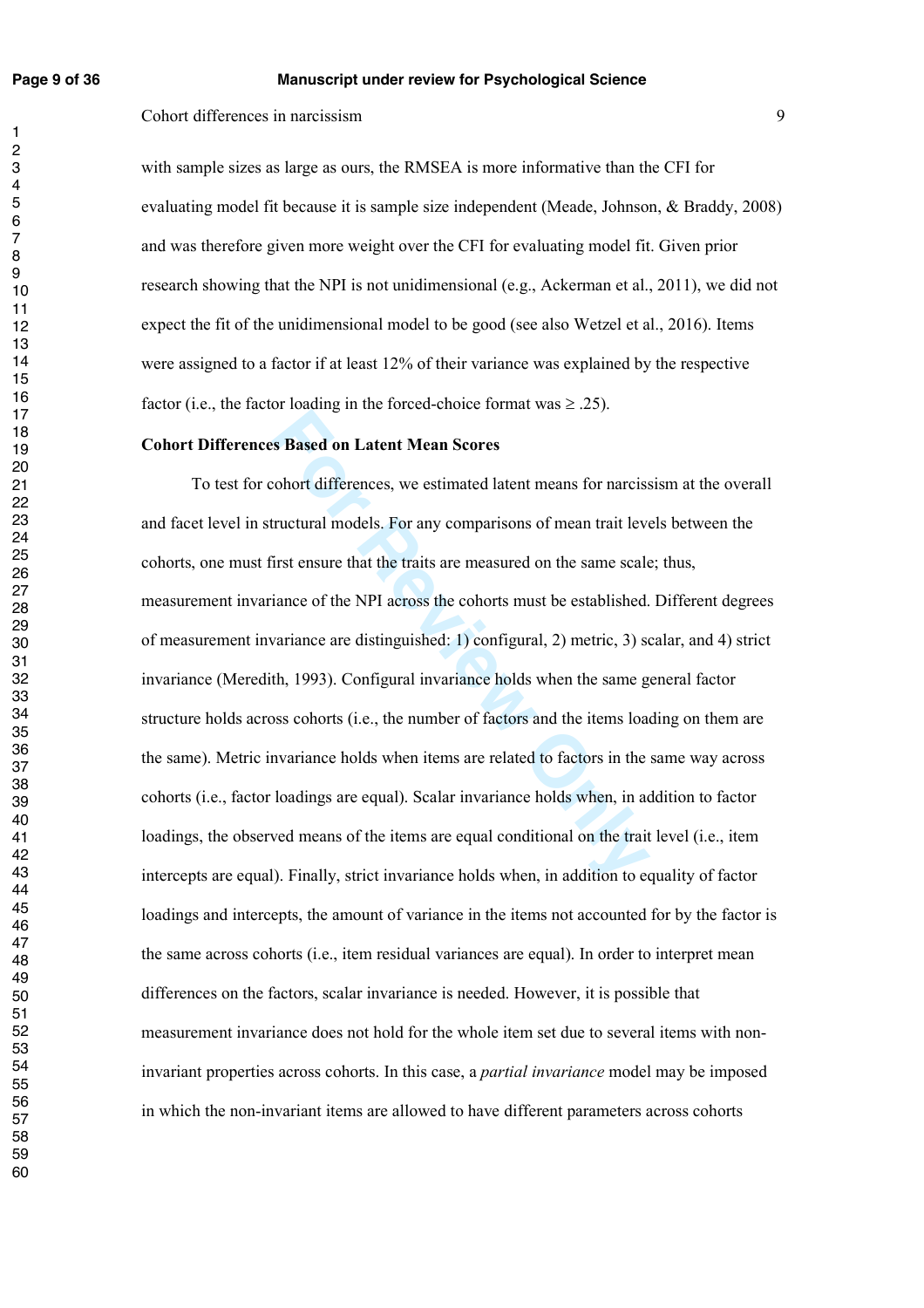while all other items are constrained invariant. In the partial invariance model, the invariant items establish a common metric across groups (Reise, Widaman, & Pugh, 1993). This control for non-invariance ensures that comparisons of mean levels across groups are meaningful (Byrne, Shavelson, & Muthen, 1989; Steenkamp & Baumgartner, 1998). Estimates of mean differences from this model are unbiased when there are few non-invariant items (Guenole & Brown, 2014) relative to the number of invariant items.

Example 1 in improved to find items that violated invariant<br>ercepts. Although statistical significance is an essentia<br>parameters, the effect size should be taken into account at<br>the classification system for non-invarianc The approach taken in this study was to start with a model of strict invariance<sup>2</sup>. Modification indices were then inspected to find items that violated invariance, either in the factor loadings or intercepts. Although statistical significance is an essential criterion for noninvariance of item parameters, the effect size should be taken into account as well. To this purpose, we applied the classification system for non-invariance (or differential item functioning) developed by Educational Testing Service (ETS; Zieky, 1993), which is used as the gold standard in research on measurement invariance. It classifies items into three categories: no or negligible non-invariance (A), slight to moderate non-invariance (B), and moderate to large non-invariance (C). We transformed the cut-off values for the categories from the delta metric used by ETS to cut-offs for factor loadings  $(A:$  loading  $\leq 0.15$ , B: 0.15  $\leq$  loading  $\leq$  0.25, C: loading  $\geq$  0.25) and item intercepts (A: intercept  $\leq$  0.25, B: 0.25  $\leq$ intercept <  $0.375$ , C: intercept  $\geq 0.375$ ) in the context of the Thurstonian item response model. Item parameters which exhibited at least slight to moderate non-invariance (B and C items) were released iteratively across cohorts, starting with the parameter with the largest modification index. Then, the partial invariance model was re-estimated and the next parameter was freed until all parameters with at least slight to moderate non-invariance had

<sup>&</sup>lt;sup>2</sup> Although scalar invariance would normally suffice, categorical responses in the NPI's forced-choice format require the residual variances of the items to be fixed to 1 in all cohorts in order for the model to be identified.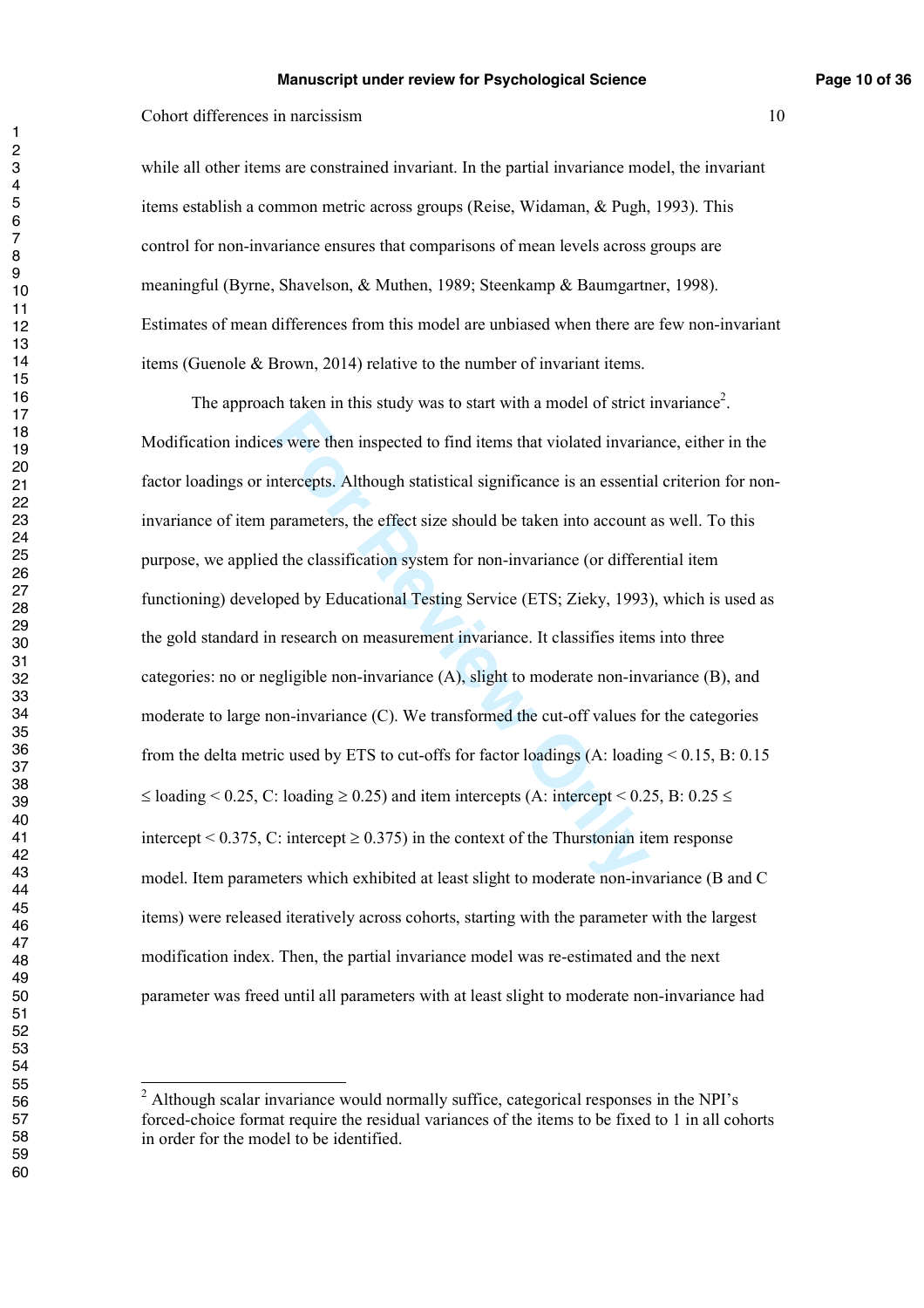$\mathbf{1}$ 

#### **Page 11 of 36 Manuscript under review for Psychological Science**

Cohort differences in narcissism 11

been freed<sup>3</sup>. The final partial invariance model was estimated to examine mean differences across cohorts. Differences in the latent means on narcissism or the narcissism facets found in the partial invariance models indicate whether any changes have occurred from the 1990s to the 2010s cohorts. In these models, the means of the first cohort (1990s) are fixed to 0 for model identification. Thus, the estimates for the other two cohorts indicate mean differences relative to the baseline of the 1990s cohort. The same analyses were conducted at the yearby-year level (1992, 1996, and then all consecutive years from 2002 to 2015). This allows a more fine-grained analysis of the measurement invariance of the NPI and the mean differences on narcissism and the narcissism facets from 1992 to 2015. We additionally ran latent growth curve models on the year-by-year data to examine the overall trend.

**For Formal System Start Start Start Start Start Start Start Start Start Start Start Start Start Start Start Start Start Start Start Start Start Start Start Start Start Start Start Start Start Start Start Start Start Start** In addition to investigating the non-invariance of individual items (differential item functioning), we checked whether the test scores for overall narcissism or the narcissism facets were invariant across cohorts (differential test functioning). To obtain an effect size for non-invariance at the scale level, we divided the largest difference in the sum of the response probabilities across all items by the pooled standard deviation of the compared cohorts. All measurement invariance models were estimated in Mplus (Version 7.4; Muthén & Muthén, 1998-2014).

#### **Results**

#### **Establishing the NPI's Factor Structure**

We identified three factors in the pre-analyses of the pooled data, and interpreted them as leadership, vanity, and entitlement<sup>4</sup>. This is consistent with previous analyses of the NPI's

<sup>&</sup>lt;sup>3</sup> Effect size was prioritized over the value of the modification index because the latter is sample-size dependent. For example, if the largest modification index belonged to a parameter with negligible non-invariance, this parameter was not freed but rather the next one with at least slight to moderate non-invariance was freed instead.

<sup>&</sup>lt;sup>4</sup> When the full 40-item set (available from 1996 on) was used, the same three factors were differentiated. In the 40-item set, more items loaded on leadership (23 in total) while the vanity and entitlement items were an exact match to the respective factors in the 32-item set.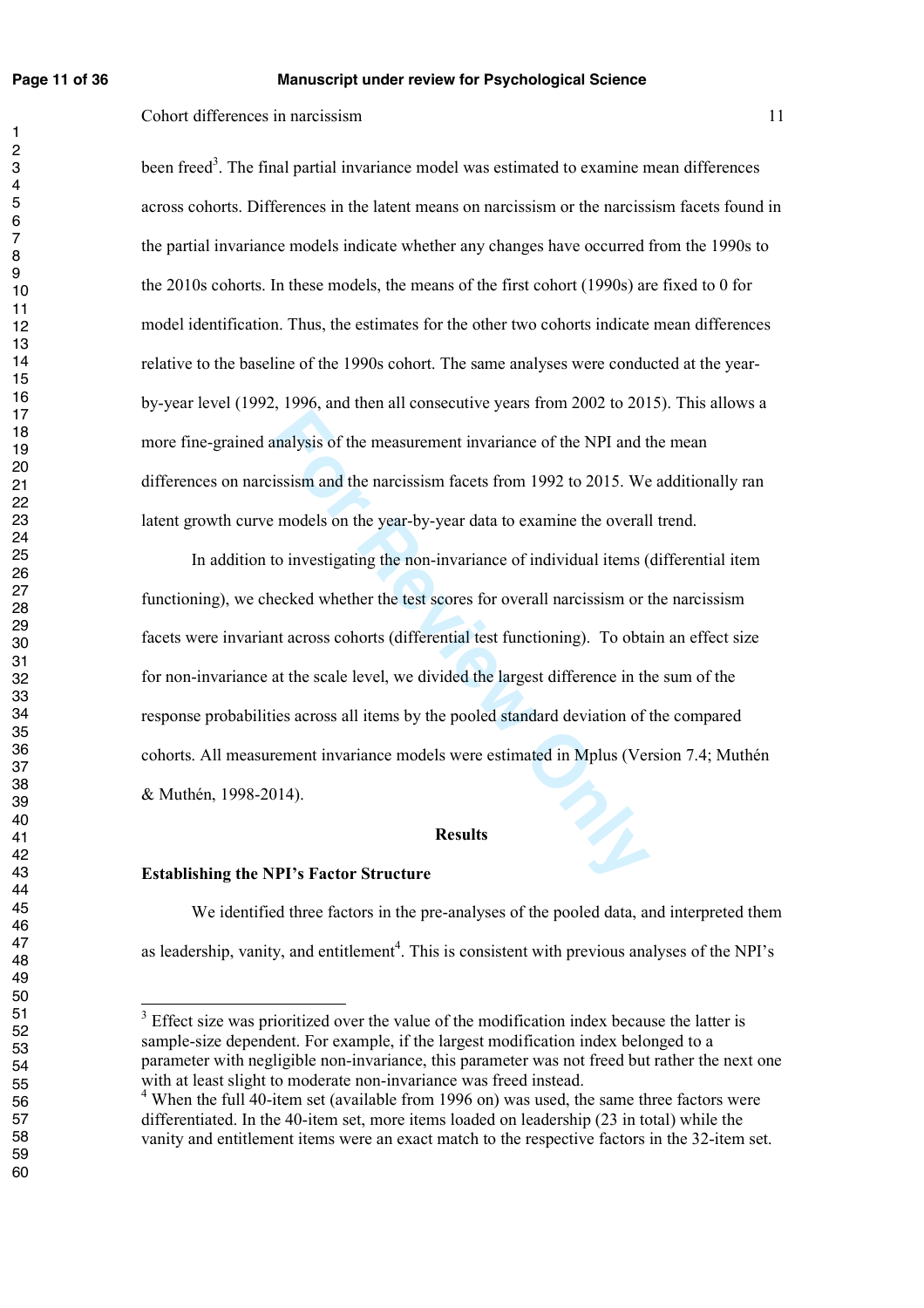factor structure that found the same or similar facets (Ackerman et al., 2015; Ackerman et al., 2011; Emmons, 1984; Wetzel et al., 2016). Table S1 in the Supplemental Material available online contains the factor loadings for all NPI items. Of the 32 available items, 26 showed standardized loadings  $\geq 0.25$  and were therefore included in the facet-level analyses. Of these 26 items, eight items loaded on more than one facet. Specifically, four items loaded on leadership and vanity, three items loaded on leadership and entitlement, and one item loaded on vanity and entitlement. Thus, in total, 13 items loaded on leadership, 12 on vanity, and 9 on entitlement. The cross-loadings were included in all models.

#### **Is the NPI Equivalent across Cohorts and Years?**

For Final, 11 state, 12 Refine States of Reactions, 12<br>
For Ford Alexandry, 12<br>
For Ford Alexandry, 12<br>
For Ford Alexandry, 12<br>
For Alexandry<br>
For Alexandry<br>
For Alexandria and Vears<br>
For Alexandria and Solvetic States and First, we tested whether the NPI showed measurement equivalence across the three cohorts. Table S2 in the Supplemental Material available online shows the model fit indices of the measurement invariance models. The strict invariance model for a single factor, overall narcissism, yielded a good fit to the data according to the RMSEA (RMSEA =  $.02$ ), though the fit was less than acceptable according to the CFI (CFI = .77), which is consistent with previous research on the NPI (Wetzel et al., 2016). Four out of the 32 NPI items demonstrated non-invariance with respect to the item intercepts across cohorts (see Table S3 in the Supplemental Material available online). All non-invariant items pertained to the 1990s cohort. That is, these items differed in their measurement properties between the 1990s and the 2000s and 2010s cohorts, but not between the 2000s and 2010s cohorts. Three out of the four non-invariant intercepts had a slight to moderate effect size and one had a moderate to large effect size. This indicates that the observed means on these items (conditional on the trait level) differed across cohorts. The item with the largest difference in observed means was "I am no better or no worse than most people. – I think I am a special person." (item 9), with the 1990s cohort endorsing the second (narcissistic) option more frequently after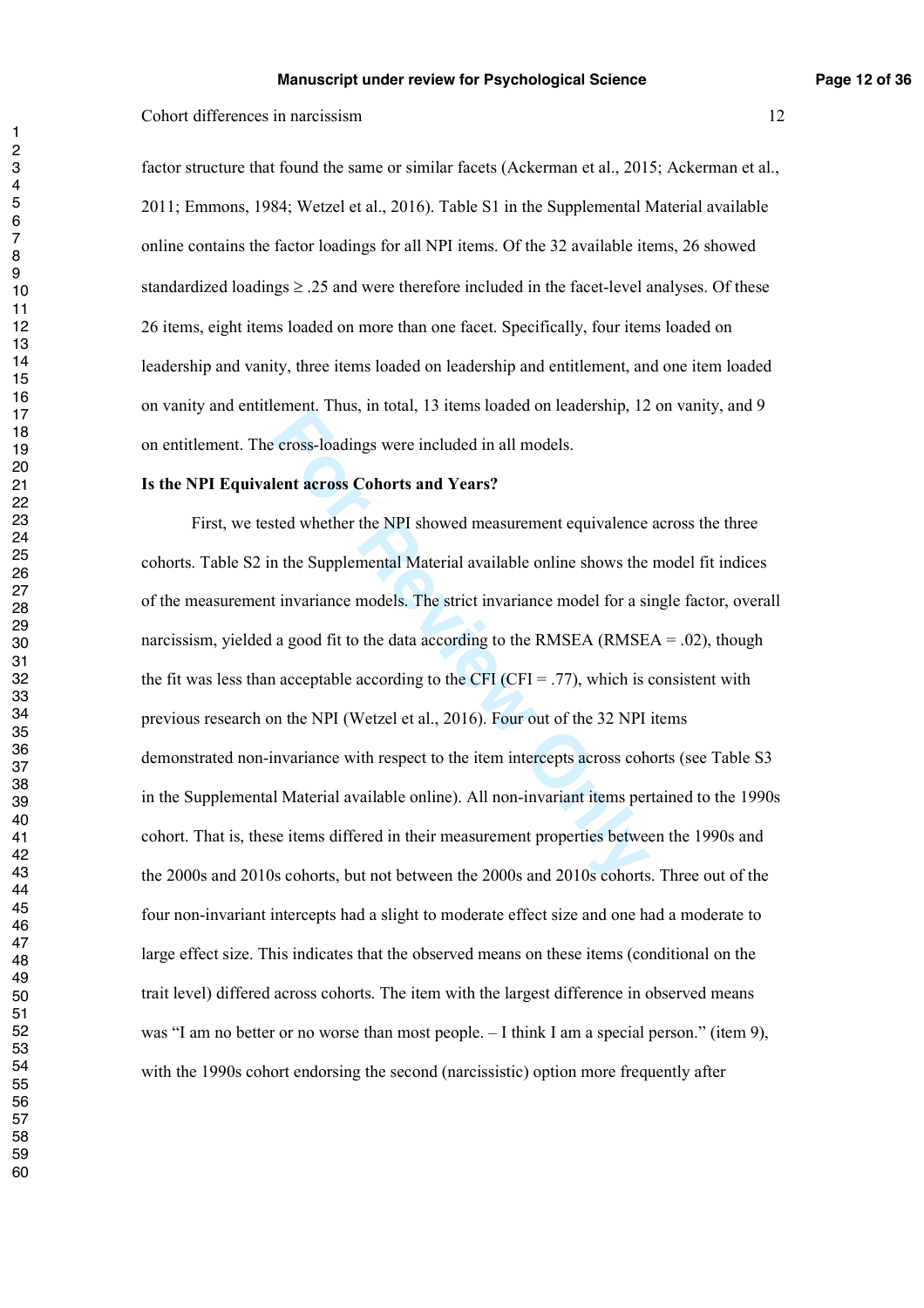#### **Page 13 of 36 Manuscript under review for Psychological Science**

Cohort differences in narcissism 13

controlling for overall narcissism. Despite these non-invariant items, overall narcissism did not show differential test functioning  $(d = 0.05)$ .

90s cohort only, indicating that relationships of items to<br>several items differed between the 1990s cohort and the<br>variance held between the 2000s and the 2010s cohort.<br>longed to the vanity facet. Additionally, the majori The multidimensional model also showed a good fit according to the RMSEA  $(RMSEA = .01)$  and a much better fit than the unidimensional model according to the CFI  $(CFI = 0.88)$ . This is consistent with previous model-based analyses of the NPI facets (Wetzel et al., 2016). Table 2 shows items with non-invariant factor loadings and intercepts at the facet level. Similar to the unidimensional model, most of the cases of non-invariance pertained to the 1990s cohort only, indicating that relationships of items to factors and observed means on several items differed between the 1990s cohort and the other two cohorts, whereas invariance held between the 2000s and the 2010s cohort. Most of the noninvariant items belonged to the vanity facet. Additionally, the majority of the non-invariant items yielded different intercepts, which is the key parameter for comparing scores across cohorts. The effect sizes for non-invariant intercepts ranged from slight to moderate (0.25, item 12) to moderate to large (0.55, item 9). At the facet level, leadership and vanity showed small differential test functioning  $(d = 0.16$  for both on the comparison of 1990s with 2010s) whereas entitlement was invariant. Thus, despite some non-invariant items, entitlement as a scale appeared to function equivalently across cohorts.

The year-by-year analysis with 16 groups  $(1992, 1996, 2002 - 2015)$  confirmed that most of the non-invariant parameters occurred for the 1990s cohorts (1992 and 1996). For overall narcissism, 16 parameters had to be freed (13 intercepts, 3 loadings). For the facets, 32 parameters had to be freed (14 intercepts, 18 loadings). Detailed results can be found in the Supplemental Material Tables S4 (model fit indices), S5 (non-invariant items for overall narcissism, and S6 (non-invariant items for facets of narcissism).

Thus, we found evidence for partial invariance for both overall narcissism and for the facets of narcissism. This indicated that a subset of the items was not being responded to in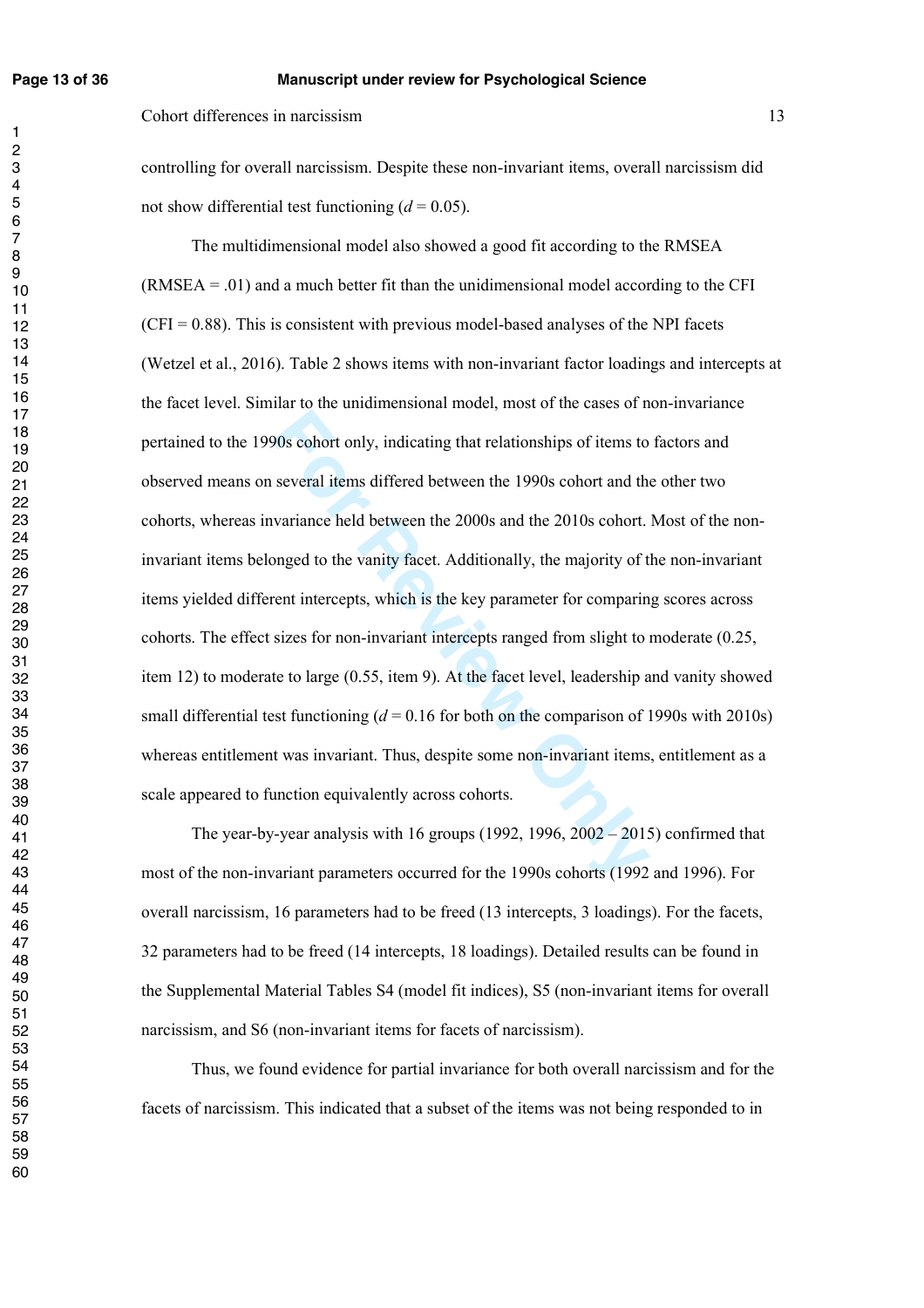the same way across the three cohorts. When the partial invariance model was estimated, cohort mean differences were practically identical with those in the invariance model constraining all parameters for overall narcissism (see Table 3). This is because the test as a whole functioned equivalently across cohorts, as negligible differential test functioning results showed. When examining the facets of narcissism, we found that the leadership and vanity scores were slightly affected by measurement non-invariance. Fortunately, the partial invariance model can still be used to estimate latent means on narcissism for the cohorts, which we turn to next.

#### **Are There Mean Differences across Cohorts/Years on Overall Narcissism?**

ext.<br> **Differences across Cohorts/Years on Overall Narcissi**<br>
research question pertained to whether any mean differents.<br>
Inconsistent with the hypothesis that students should<br>
the 1990s and early 2000s, the estimates of Our second research question pertained to whether any mean differences in narcissism existed across cohorts. Inconsistent with the hypothesis that students should be increasing in narcissism between the 1990s and early 2000s, the estimates of latent mean differences indicated that the 2000s cohort showed a slight, but significant, decrease from the early 1990s  $(d = -0.12, 95\% \text{ CI} [-0.18, -0.06]$ ; see Table 3). Furthermore, the 2010s cohort reported significantly lower overall narcissism than the 1990s cohort  $(d = -0.27, 95\% \text{ CI } [-0.33, -1.00]$ 0.21]). This indicates a small and continuous decline in overall narcissism from the 1990s to the 2010s (see also solid black line in Figure 1).

The year-by-year analysis allows a more fine-grained depiction of the development from 1992 to 2015. As Figure 2 and Table S7 show, there were only non-significant fluctuations in overall narcissism from 1992 to 2013 (all  $d \leq |0.11|$ ). Significant mean differences only occurred for 1992 vs. 2014  $(d = -0.17, 95\% \text{ CI} [-0.26, -0.07])$  and 1992 vs. 2015 ( $d = -0.15$ , 95% CI  $[-0.24, -0.05]$ <sup>5</sup>. Nevertheless, the overall trend from latent growth curve models of the year-by-year data indicated a decrease in overall narcissism from 1992 to

<sup>&</sup>lt;sup>5</sup> Note that the results from the cohort analysis and the year-by-year analysis are not directly comparable because in the year-by-year analysis more item parameters and – in part – different item parameters had to be freed to obtain the final partial invariance model compared with the cohort analysis.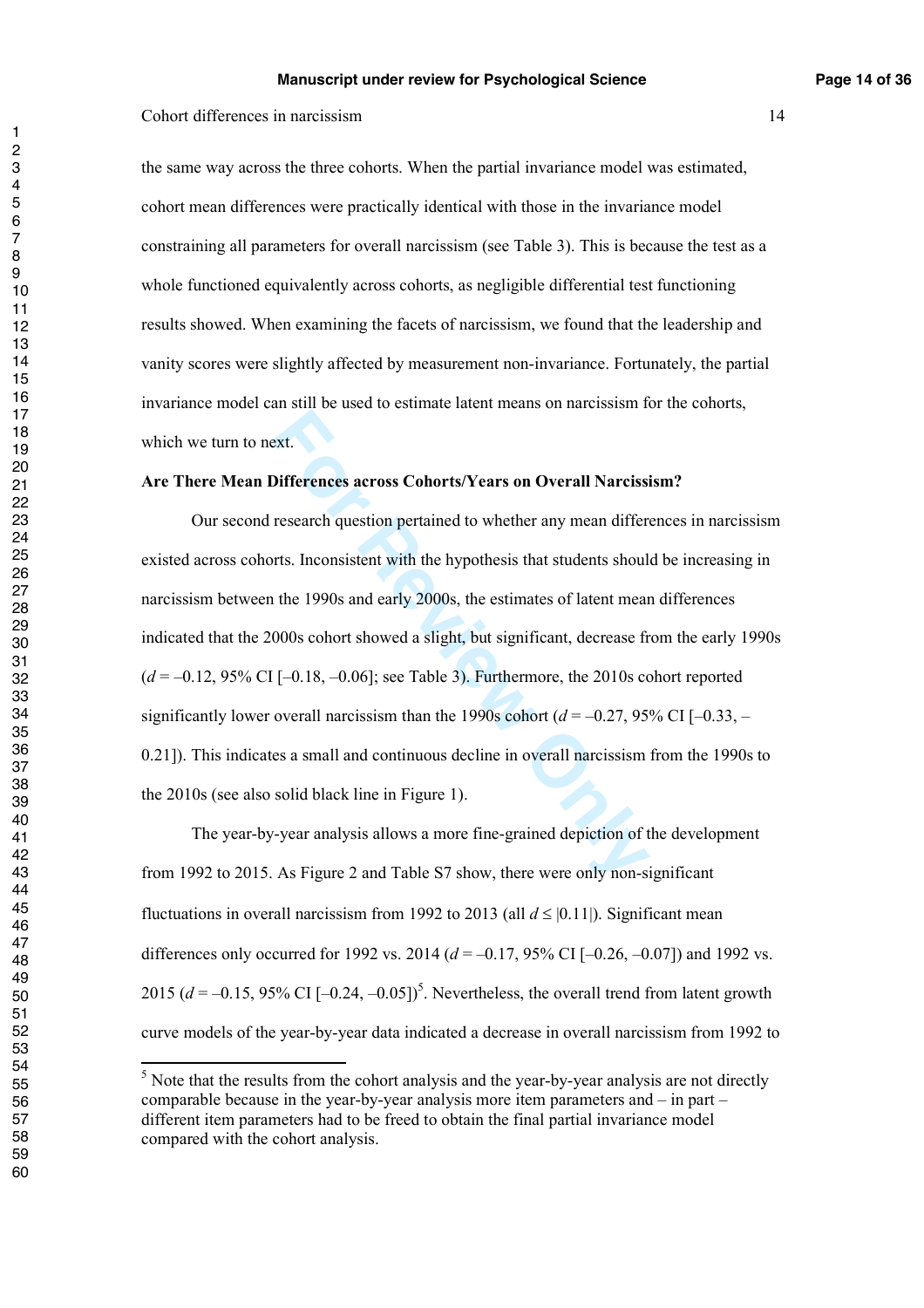$\mathbf{1}$  $\overline{2}$  $\overline{\mathbf{4}}$  $\overline{7}$ 

Cohort differences in narcissism 15

2015 (see Supplemental Material Table S8), which is consistent with our findings from the cohort analysis.

An analysis of the differences between year groups broken down by campus can be found in Supplemental Table S9 and Supplemental Figures S1 to S3. In summary, students from the University of California campuses students showed a decline in overall narcissism whereas no significant differences were found for students from the University of Illinois at Urbana-Champaign. In addition, we included figures of the mean scores and mean score differences for the cohorts and year-by-year analyses in the supplemental material in order to allow readers a comparison with the traditional scoring method (see Figures S4 to S11). The overall pattern is consistent with our model-based estimates of mean differences and also indicates a small decline in narcissism from the 1990s to the 2010s or from 1992 to 2015, respectively. However, it is important to note that the mean scores do not control for noninvariance. Therefore, the latent mean differences are more appropriate for interpretation.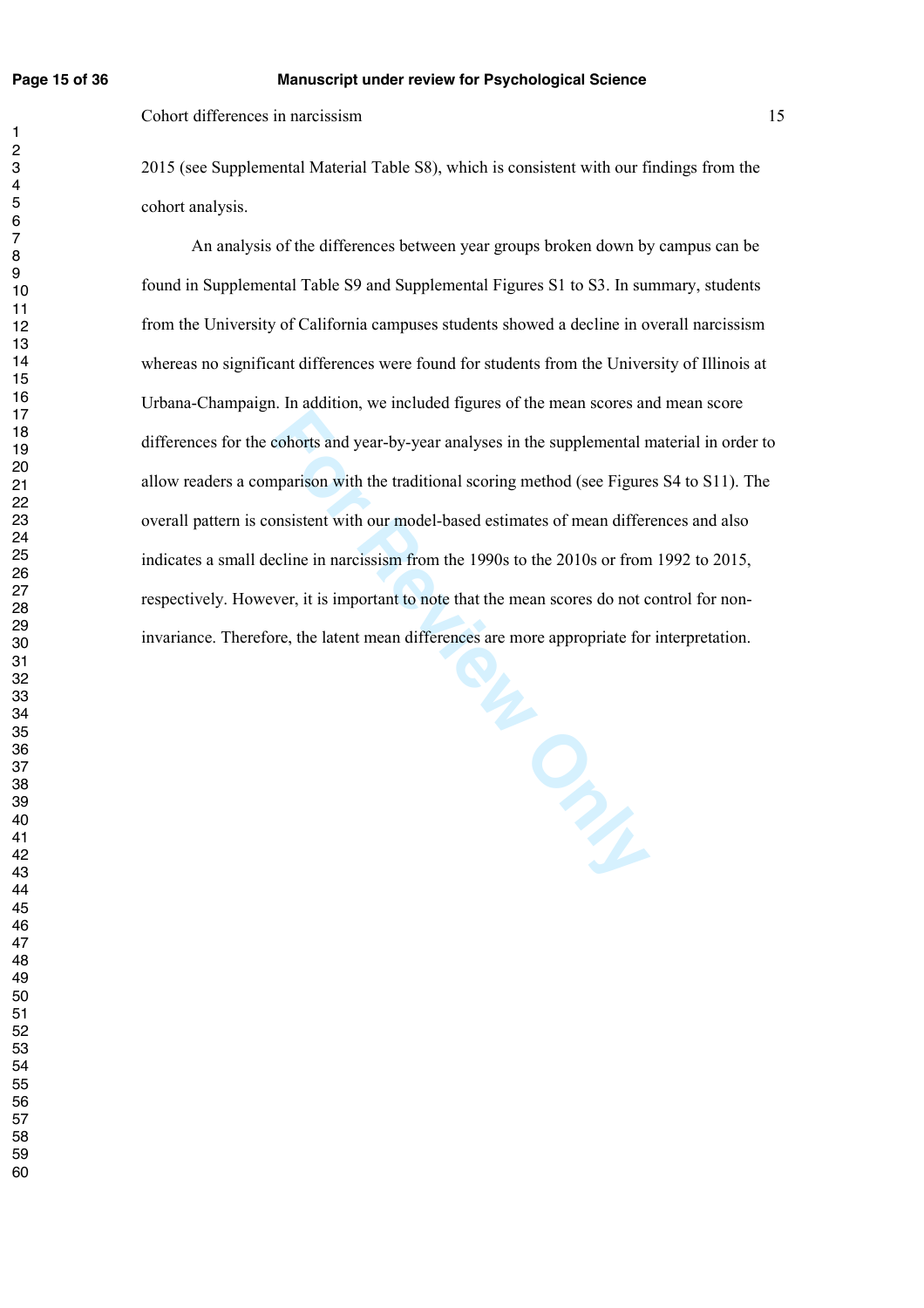Cohort differences in narcissism 16 Cohort differences in narcissism

| ಼ೆ |
|----|

|                 | Trait                                                       | Item        | Item content                                                                                                                                          | Cohort | Type      | Effect  | Cate-             |
|-----------------|-------------------------------------------------------------|-------------|-------------------------------------------------------------------------------------------------------------------------------------------------------|--------|-----------|---------|-------------------|
|                 |                                                             | number      |                                                                                                                                                       |        |           | size    | $\lambda$ 105     |
| Full invariance | Leadership,                                                 | ೦           | am no better or no worse than most people. - I think                                                                                                  | 1990s  | Intercept | 0.55    | $\cup$            |
| Partial         | Entitlement<br>Vanity                                       | $\supseteq$ | I am not sure if I would make a good leader. - I see<br>am a special person                                                                           | 1990s  | Loading   | $-0.24$ | $\mathbf{\Xi}$    |
|                 |                                                             |             | myself as a good leader.                                                                                                                              |        |           |         |                   |
| Partial 2       | Vanity                                                      | 4           | embarrassed. - I know that I am good because<br>When people compliment me I sometimes get                                                             | 1990s  | Intercept | $-0.30$ | മ                 |
|                 |                                                             |             | everybody keeps telling me so.                                                                                                                        |        |           |         |                   |
| Partial 3       | Vanity                                                      | 28          | I don't very much care about new fads and fashions.<br>- I like to start new fads and fashions.                                                       | 1900s  | Intercept | $-0.25$ | $\mathbf{u}$      |
| Partial 4       | Vanity                                                      | 15          | I don't particularly like to show off my body. - I like<br>to display my body.                                                                        | 1990s  | Intercept | $-0.27$ | $\mathbf{\Omega}$ |
| Partial 5       | Leadership,<br>Vanity                                       | $30\,$      | I really like to be the center of attention. - It makes<br>me uncomfortable to be the center of attention                                             | 2010s  | Intercept | $-0.27$ | $\mathbf{u}$      |
| Partial 6       | Leadership                                                  | 12          | I like having authority over people. - I don't mind<br>following orders.                                                                              | 1990s  | Intercept | 0.25    | $\mathbf{\Omega}$ |
|                 |                                                             |             | Note. Items were freed iteratively. Thus, in model partial 1, the intercept of item 9 was freed for the 1990s cohort. In model partial 2, the loading |        |           |         |                   |
|                 |                                                             |             | of item 10 was additionally freed in the 1990s cohort, and so on. The last column classifies the items as having slight to moderate non-invariance    |        |           |         |                   |
|                 |                                                             |             | (B) or moderate to large non-invariance (C). For intercepts, a positive (negative) sign of the effect size indicates that the cohort for which this   |        |           |         |                   |
|                 |                                                             |             | item's intercept is non-invariant has a higher (lower) probability of selecting the narcissistic response option in the pair. The non-invariant       |        |           |         |                   |
|                 | loading on entitlement indicates that for the               |             | 1990s, the slope of the curve relating the trait level to the probability of selecting the narcissistic                                               |        |           |         |                   |
|                 | response option is steeper compared with the other cohorts. |             |                                                                                                                                                       |        |           |         |                   |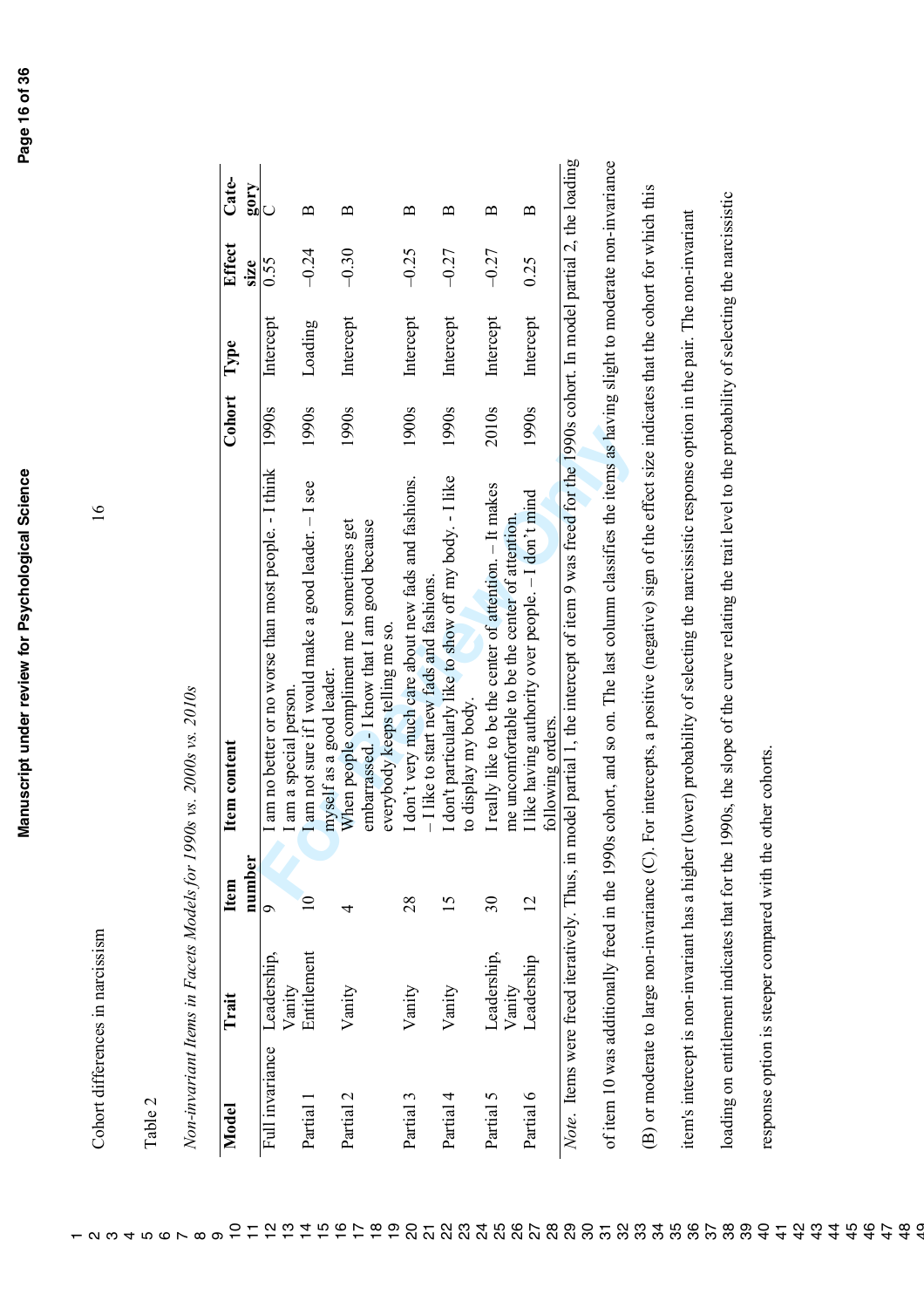$\mathbf{1}$ 





*Figure 1.* Latent means estimated in partial measurement invariance models for overall narcissism (solid black line) and the facets by cohorts. The means of the 1990s cohort were constrained to 0 for model identification. Mean differences between the 1990s and the 2000s or 2010s cohorts can be interpreted as standard deviations.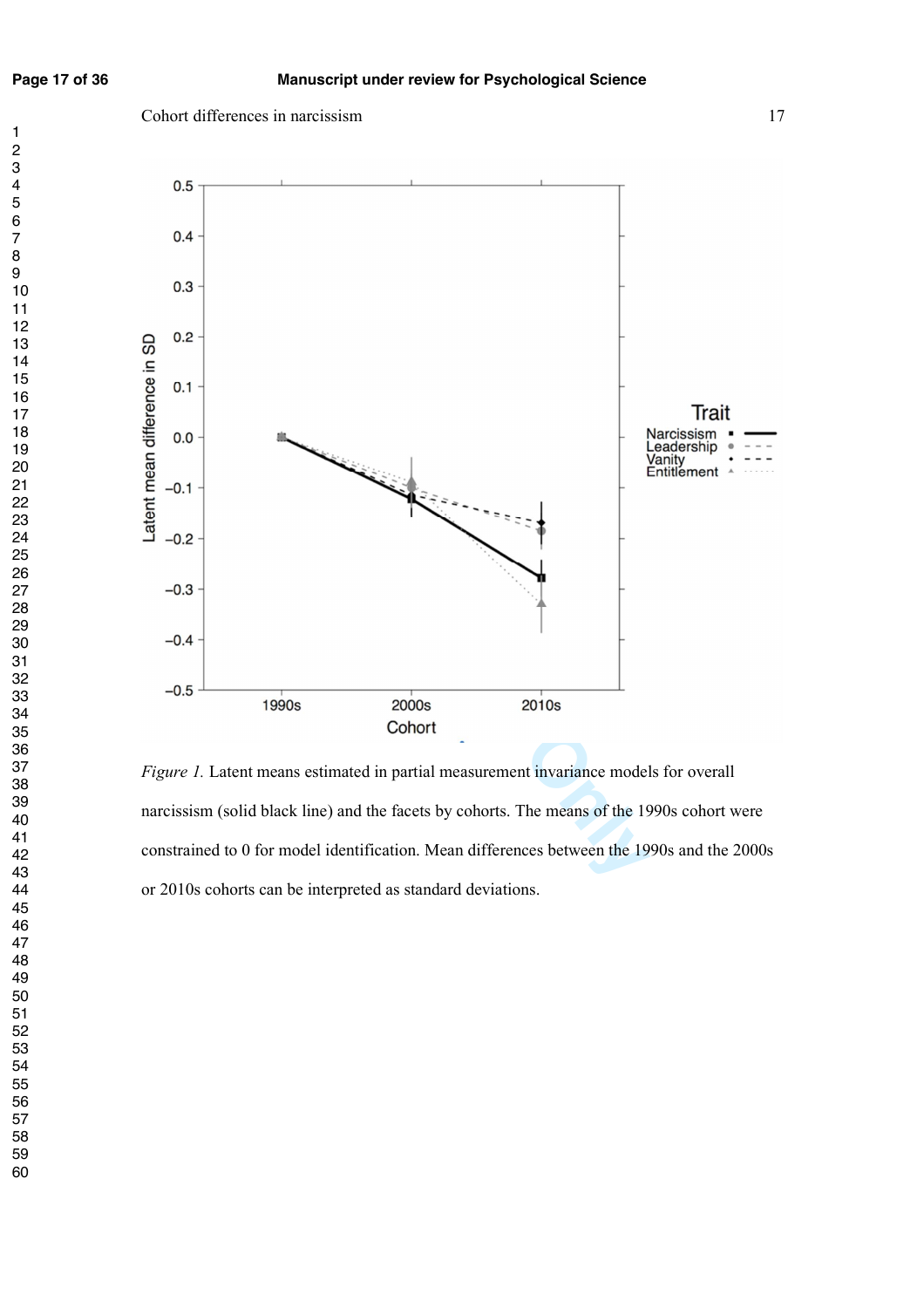

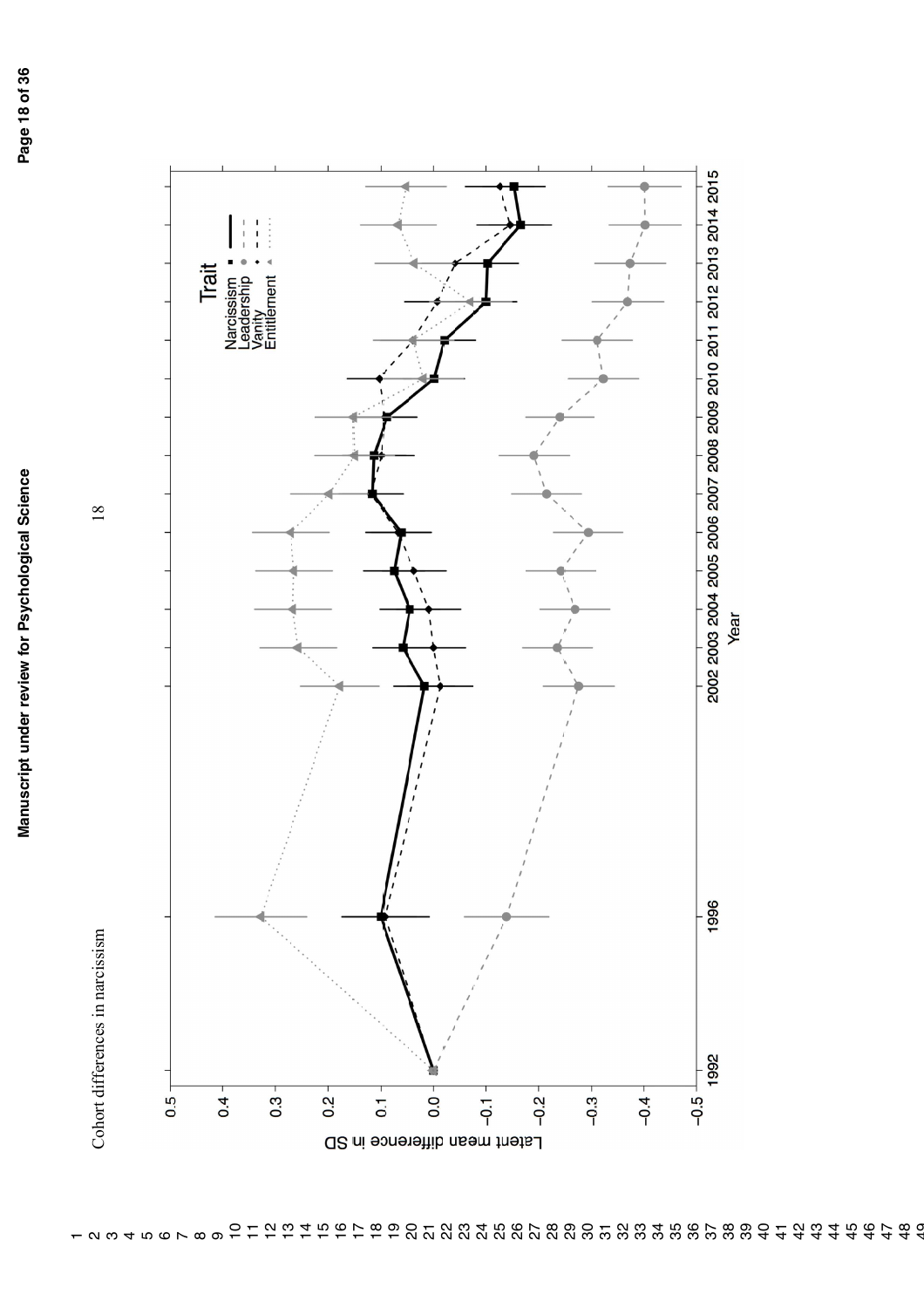$\alpha$   $\omega$   $+$   $\alpha$   $\alpha$   $\alpha$   $\alpha$ 

*Figure 2.* Latent means estimated in partial measurement invariance models for overall narcissism (solid black line) and the facets by years. The Figure 2. Latent means estimated in partial measurement invariance models for overall narcissism (solid black line) and the facets by years. The means of the 1992 group were constrained to 0 for model identification. Mean differences between 1992 and the other year groups can be means of the 1992 group were constrained to 0 for model identification. Mean differences between 1992 and the other year groups can be **For Review Only** Manuscript under review for Psychological Science **Page 19 of 36 Manuscript under review for Psychological Science**  $\overline{19}$ Cohort differences in narcissism 19 interpreted as standard deviations. interpreted as standard deviations. Cohort differences in narcissism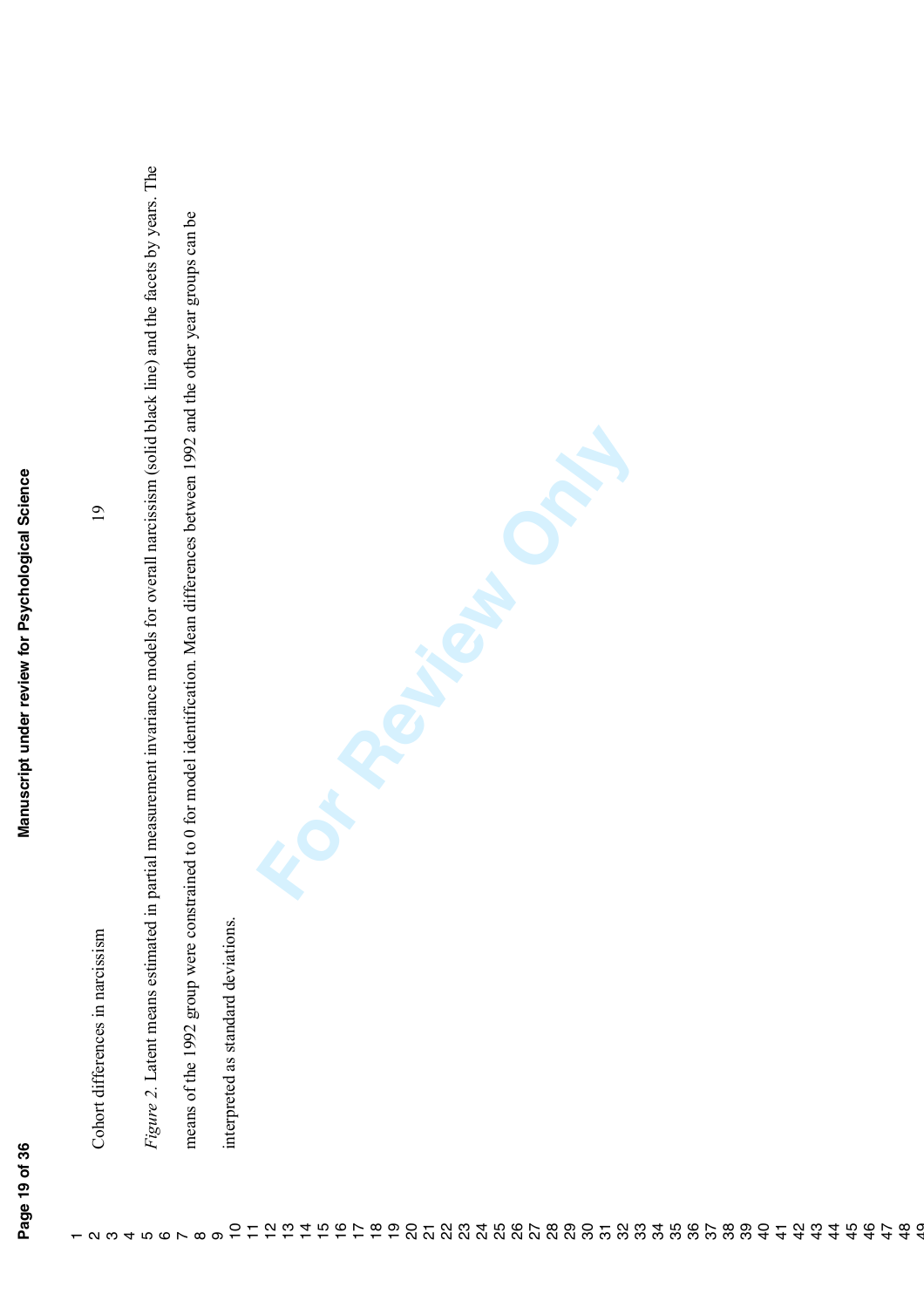#### **Are There Mean Differences across Cohorts/Years on the Narcissism Facets?**

**Follow 1990s** cohort on entitlement (see Contrary to the idea of a narcissism epidemic, the 2010<br>  $I = -0.20, 95\%$  CI [-0.26, -0.14]), lower vanity ( $d = -0.1$ <br>
entitlement ( $d = -0.28, 95\%$  CI [-0.33, -0.22]) than the<br>
ecli Our third research question was whether changes in the facets of narcissism revealed a more complex picture of change across generational cohorts. Like the overall NPI score, at the facet level we found evidence to contradict the hypothesis that narcissism was on the increase from the early 1990s to the early 2000s. When estimates of the final partial invariance model were used, we found a significant but very small decrease in leadership  $(d =$ –0.11, 95% CI [–0.17, –0.05]) and vanity ( *d* = –0.11, 95% CI [–0.17, –0.05]). The 2000s cohort did not differ significantly from the 1990s cohort on entitlement (see partial invariance models in Table 3). Contrary to the idea of a narcissism epidemic, the 2010s cohort reported lower leadership ( *d* = –0.20, 95% CI [–0.26, –0.14]), lower vanity ( *d* = –0.16, 95% CI [–0.22, –0.10]), and lower entitlement ( *d* = –0.28, 95% CI [–0.33, –0.22]) than the 1990s cohort, reflecting a small decline in all narcissism facets<sup>6</sup>. Figure 1 illustrates these latent mean differences across cohorts.

The year-by-year level analyses indicated that the largest portion of these decreases occurred during the late 2000s and early 2010s (see Figure 2). Leadership showed a steady decline from 1992 to 2015. For example, the mean difference between 1992 and 2005 was *d* = –0.24, 95% CI [–0.33, –0.14] and between 1992 and 2015 it was *d* = –0.38, 95% CI [–0.48, –0.28]. For vanity and entitlement, the pattern is less clear. Vanity showed non-significant fluctuations for the whole period from 1992 to 2013. Only the mean difference between 1992 and 2014 was significant  $(d = -0.14, 95\% \text{ CI} [-0.24, -0.05])$ . Entitlement showed slight increases up to 2007. From 2008 to 2015, mean entitlement levels did not differ significantly from those in 1992 (see Supplemental Material Table S7 for full results on year-by-year mean differences). The latent growth curve models of all facets indicated decreases with models modeling quadratic growth showing significantly better fit than the models including only a

<sup>&</sup>lt;sup>6</sup> When the partial invariance model was re-estimated without the two most non-invariant items (4 and 9), estimates of latent mean differences nevertheless stayed practically the same.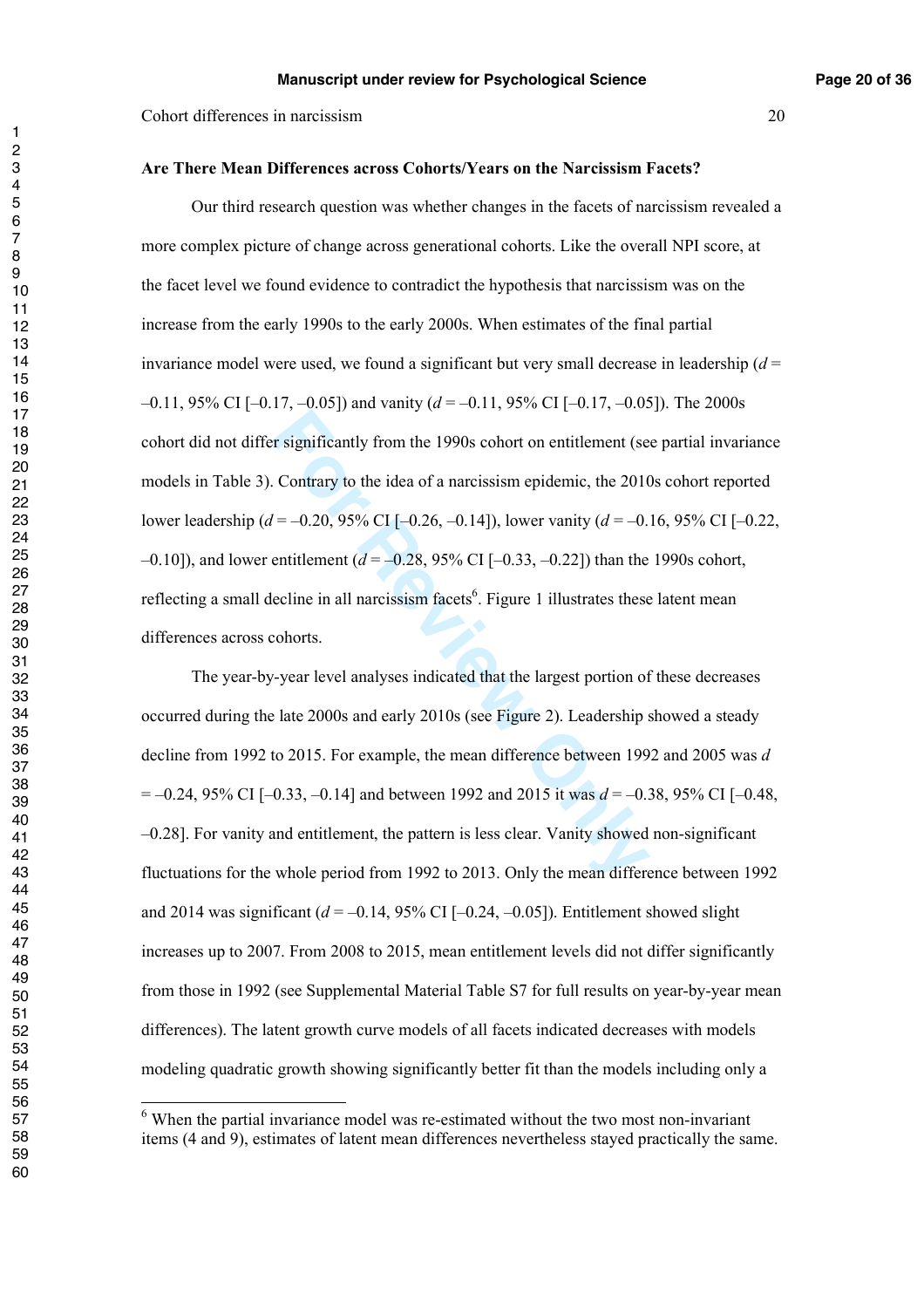$\mathbf{1}$ 

#### **Page 21 of 36 Manuscript under review for Psychological Science**

Cohort differences in narcissism 21

linear slope (see Supplemental Material Table S8). To control for the potential effect of campus, we also did the year-by-year analysis separately for each campus. The results for mean differences by campus can be found in Supplemental Table S9 and Figures S1 to  $S3^7$ . In summary, University of California, Berkeley students showed a decline in vanity between 1992 and 1996 whereas leadership and entitlement did not change significantly. University of California, Davis students showed a decrease on all traits from 2002 to 2015. None of the mean differences between 2009 and 2012 were significant for University of Illinois at Urbana-Champaign students, though these samples were the smallest and accordingly had the largest standard errors.

#### **Do Results Replicate Across Ethnic Groups?**

**Example 5** students, though these samples were the smallest and a<br>ors.<br>**ARE ACTOSS Ethnic Groups?**<br>**For Review ONLY SET ASSEM SET ASSEM SET ASSEM SET ASSEM SAMPLE 15 for overall and facet-level narcissism separately for n** Our fourth research question was to investigate whether ethnicity influenced results on cross-cohort measurement invariance and generational changes. Therefore, we estimated all invariance models for overall and facet-level narcissism separately for major ethnic groups. First, we divided the sample into Asians and non-Asians since it has been suggested that a large Asian sample might hinder finding increases in narcissism. It is unclear what effect, if any, including Asian samples in the analyses would have on decreases in narcissism. Second, we ran the analyses separately for Caucasians, Asians, and African Americans since differences in narcissism scores have been reported for these ethnic groups. This latter comparison only included the 2000s and 2010s cohorts because the sample size for African Americans was too small in the 1990s cohort  $(N = 60)$ .

*Asians and non-Asians.* Model fit was similar to that reported for the analyses with the whole sample (i.e., good according to RMSEA, and less than acceptable for CFI; see Table S2). For the Asian sample, seven items were non-invariant between the 1990s and the

7 In addition to the separate analyses for overall narcissism and the facets, we also ran bifactor models at the cohorts and year-by-year level. The results are shown in the Supplemental Material Table S10 and S11.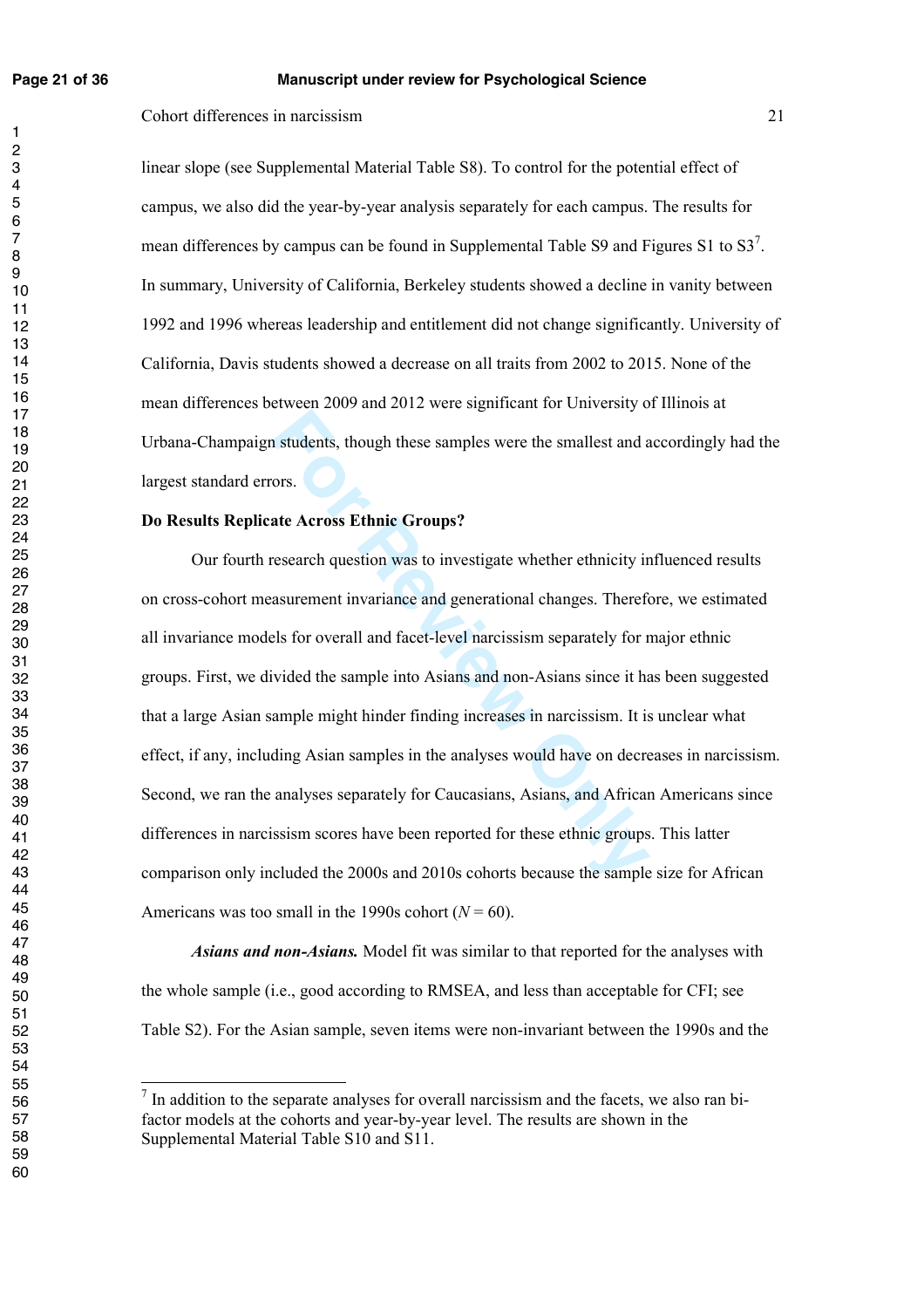other two cohorts for overall narcissism. Three items were non-invariant in the invariance models analyzing only the non-Asian sample (see Table S3). In the multidimensional models, seven items showed non-invariance for Asians including the intercept of item 9, which showed moderate to large non-invariance. For non-Asians, the multidimensional models revealed that eight items were non-invariant including the intercept of item 9 (see Table 2).

For Asians, overall narcissism did not show significant changes from the 1990s to the 2010s  $(d = -0.10, 95\% \text{ CI} [-0.19, 0])$ . For non-Asians, the final partial invariance model indicated a small to moderate decline in overall narcissism from the 1990s to the  $2010s(d = -$ 0.36, 95% CI [–0.44, –0.27]). Thus, including Asian samples attenuated the overall decrease in narcissism.

moderate decline in overall narcissism from the 1990s<br>4, -0.27]). Thus, including Asian samples attenuated th<br>to the overall findings, Asians showed a small increase i<br> $(d = 0.18, 95\% \text{ CI } [0.08, 0.27])$  and a further slight In contrast to the overall findings, Asians showed a small increase in vanity from the 1990s to the 2000s ( $d = 0.18$ , 95% CI [0.08, 0.27]) and a further slight increase between the 2000s and the 2010s to an overall *d* of 0.21 (95% CI [0.12, 0.31]) between the 1990s and the 2010s. Consistent with the overall pattern, they showed a small decline in leadership  $(d = -1)$ 0.22,  $95\%$  CI [-0.31, -0.12]). However, there were no significant changes in entitlement. The non-Asian sample showed a negligible to small decrease in leadership between the 1990s and the 2010s  $(d = -0.16, 95\% \text{ CI} [-0.24, -0.07])$ . In contrast to the Asian sample, non-Asians did not show a significant change on vanity, but instead showed a small to moderate decrease in entitlement  $(d = -0.40, 95\% \text{ CI} [-0.49, -0.32])$ . Importantly, this decrease already started between the 1990s and 2000s and only continued more strongly between the 2000s and 2010s (see Table 3).

Overall, the effects of decreasing means on the facets of narcissism for the non-Asian subsample were slightly stronger than those reported for the whole sample with the exception of vanity, where no change was found. The Asian subsample showed a pattern of results that

 $\overline{1}$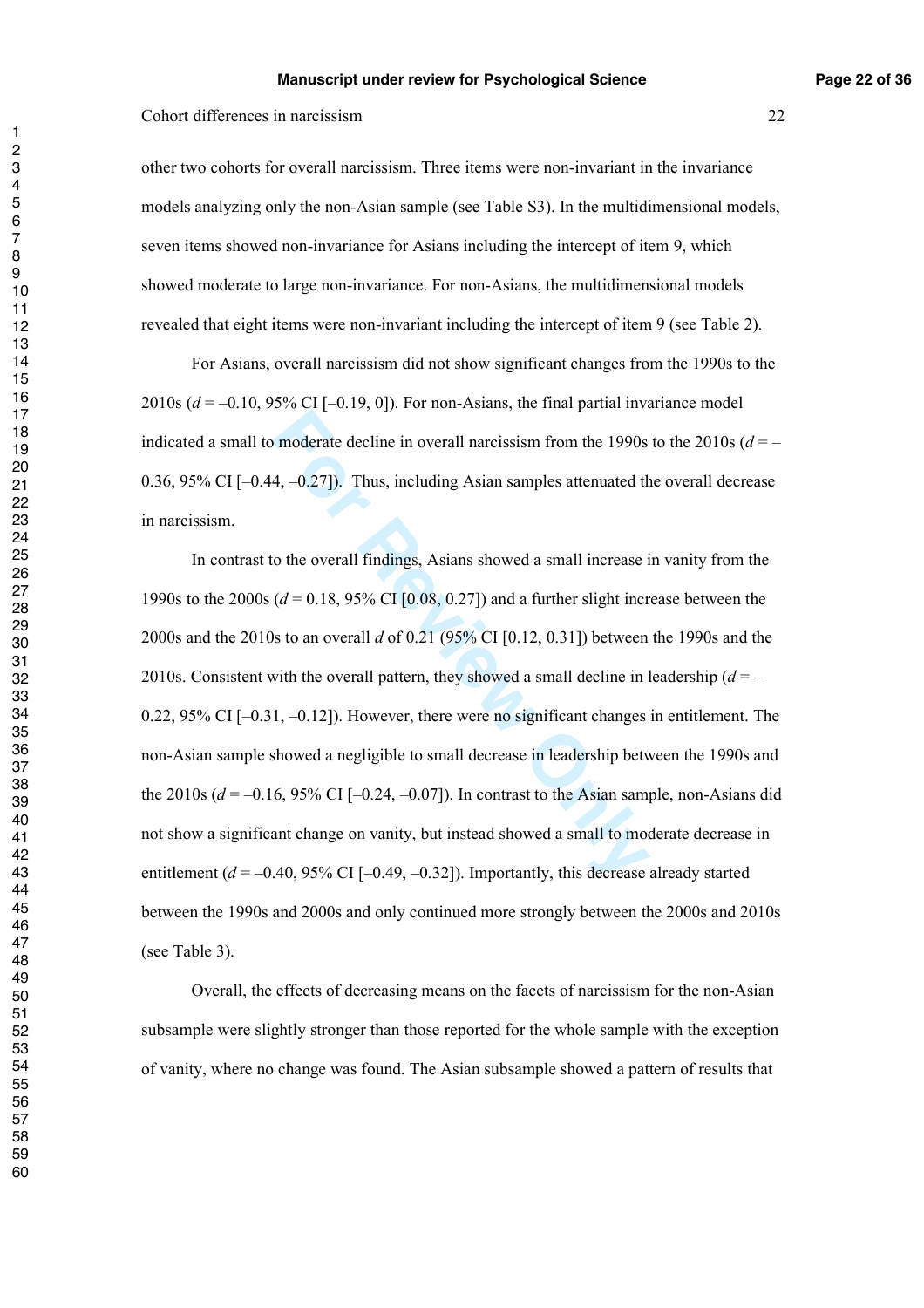differed from the non-Asian subsample, in particular with respect to an increase on the vanity facet.

*Caucasians, Asians, and African Americans***.** Model fit was good according to the RMSEA and less than acceptable according to the CFI for all models (see Table S12 in the Supplemental Material). For Caucasians and Asians, full invariance held in both the overall narcissism and facets models. For African Americans, four items showed non-invariance between the 2000s and the 2010s cohort in the models on overall narcissism and three items in the models on the facets of narcissism (see Table S13 in the Supplemental Material).

e facets of narcissism (see Table S13 in the Supplement<br>ws latent mean differences between the 2000s and the 2<br>and the facets. For the Caucasian and Asian subsamples,<br>all narcissism was consistent with the results on the Table 4 shows latent mean differences between the 2000s and the 2010s cohorts on overall narcissism and the facets. For the Caucasian and Asian subsamples, the mean difference on overall narcissism was consistent with the results on the whole sample and the Asian/non-Asian comparison, indicating a negligible to small, but significant, decline in narcissism (*d* = -0.12, 95% CI [-0.15, -0.09] for Caucasians and *d* = -0.06, 95% CI [-0.08, -0.03] for Asians). In contrast, a moderate to strong decrease in overall narcissism was found for the African American subsample  $(d = -0.55, 95\% \text{ CI} [-0.64, -0.46])$ . The mean differences at the facet level were similar between the Caucasian and Asian subsamples regarding leadership and entitlement, indicating a negligible to small decline on both facets (see Table 4). Whereas Caucasians showed a slight decrease in vanity  $(d = -0.09, 95\% \text{ CI}$  [-0.12, –0.06]), Asians showed no change ( *d* = 0.04, 95% CI [0.01, 0.07]). The facet level results for African Americans showed that the moderate to strong decrease found for overall narcissism was mainly due to a decrease in leadership  $(d = -0.59, 95\% \text{ CI} [-0.68, -0.50])$ from the 2000s to the 2010s whereas the decreases in vanity  $(d = -0.28, 95\% \text{ CI } [-0.37, -0.37]$ 0.19]) and entitlement were less pronounced  $(d = -0.25, 95\% \text{ CI} [-0.34, -0.16])$ .

 In sum, all ethnic groups showed decreases in overall narcissism and leadership from the 2000s to the 2010s, though they were strongest for African Americans. All ethnic groups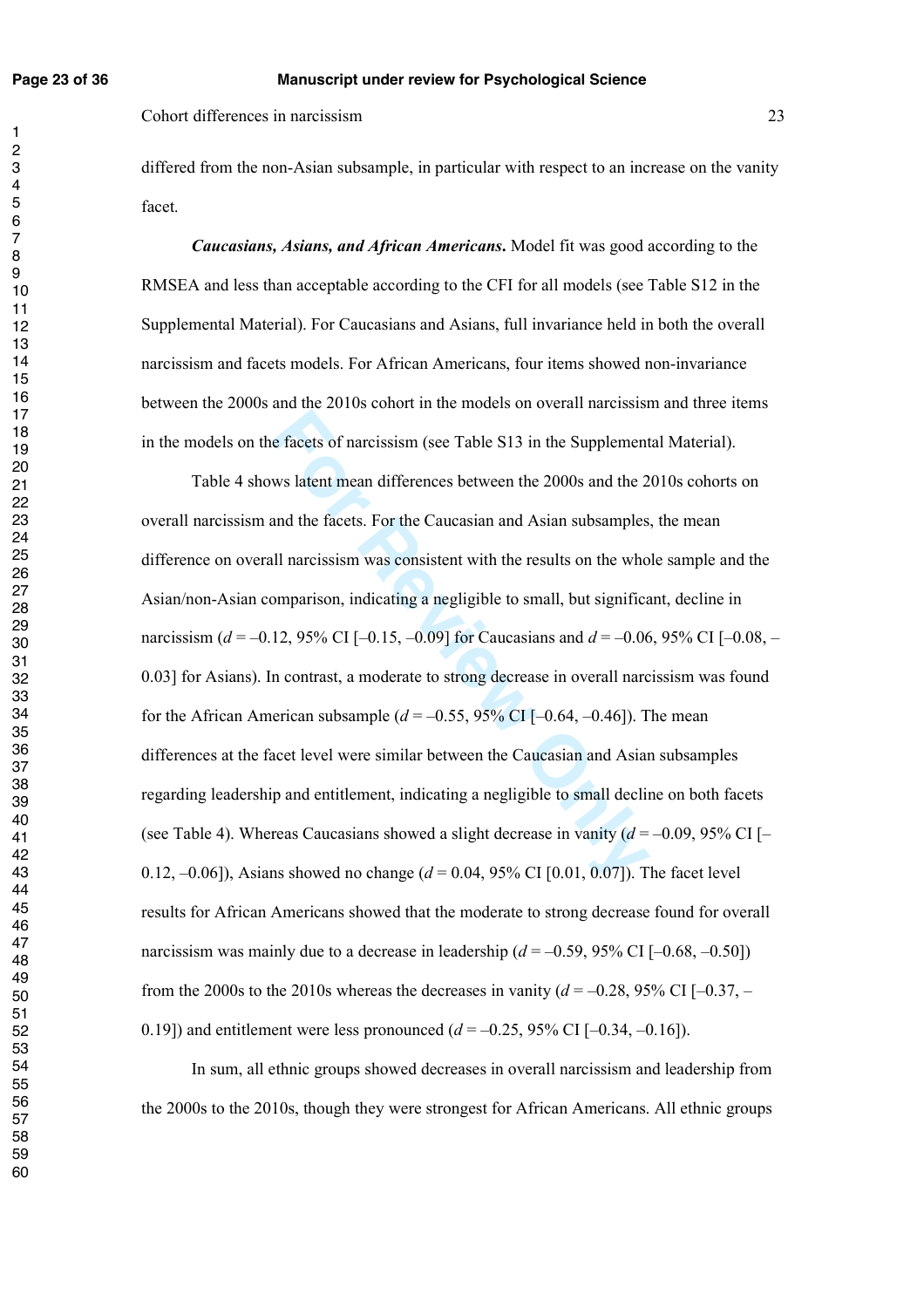furthermore showed a slight decline in entitlement. For vanity, results differed across ethnic groups, with no change for Asians, and a small decrease for African Americans and Caucasians.

#### **Do Results Replicate for Men and Women?**

 Our final research question addressed whether results on measurement invariance and cohort/year group differences on narcissism differed between men and women. We summarize the results on mean differences here and refer the interested reader to the detailed results in the online Supplemental Material (Tables S14 to S16). For women, mean overall narcissism levels decreased from the 1990s to the 2010s (*d* = –0.24, 95% CI [–0.32, –0.16]). For men, the decline in overall narcissism was slightly smaller, though not significantly so ( *d*  $= -0.17$ , 95% CI [ $-0.26$ ,  $-0.08$ ]). At the facet level, both gender groups showed similar decreases in leadership (*d* = –0.25, 95% CI [–0.33, –0.18] for women, *d* = –0.19, 95% CI [– 0.28,  $-0.09$  for men) and entitlement ( $d = -0.22$ , 95% CI [ $-0.29$ ,  $-0.14$ ] for women,  $d = -$ 0.24, 95% CI [–0.33, –0.15] for men). In contrast, only women showed a decline in vanity ( *d*  $= -0.18$ , 95% CI  $[-0.25, -0.10]$ ), whereas mean levels for men did not change significantly.

 $\overline{1}$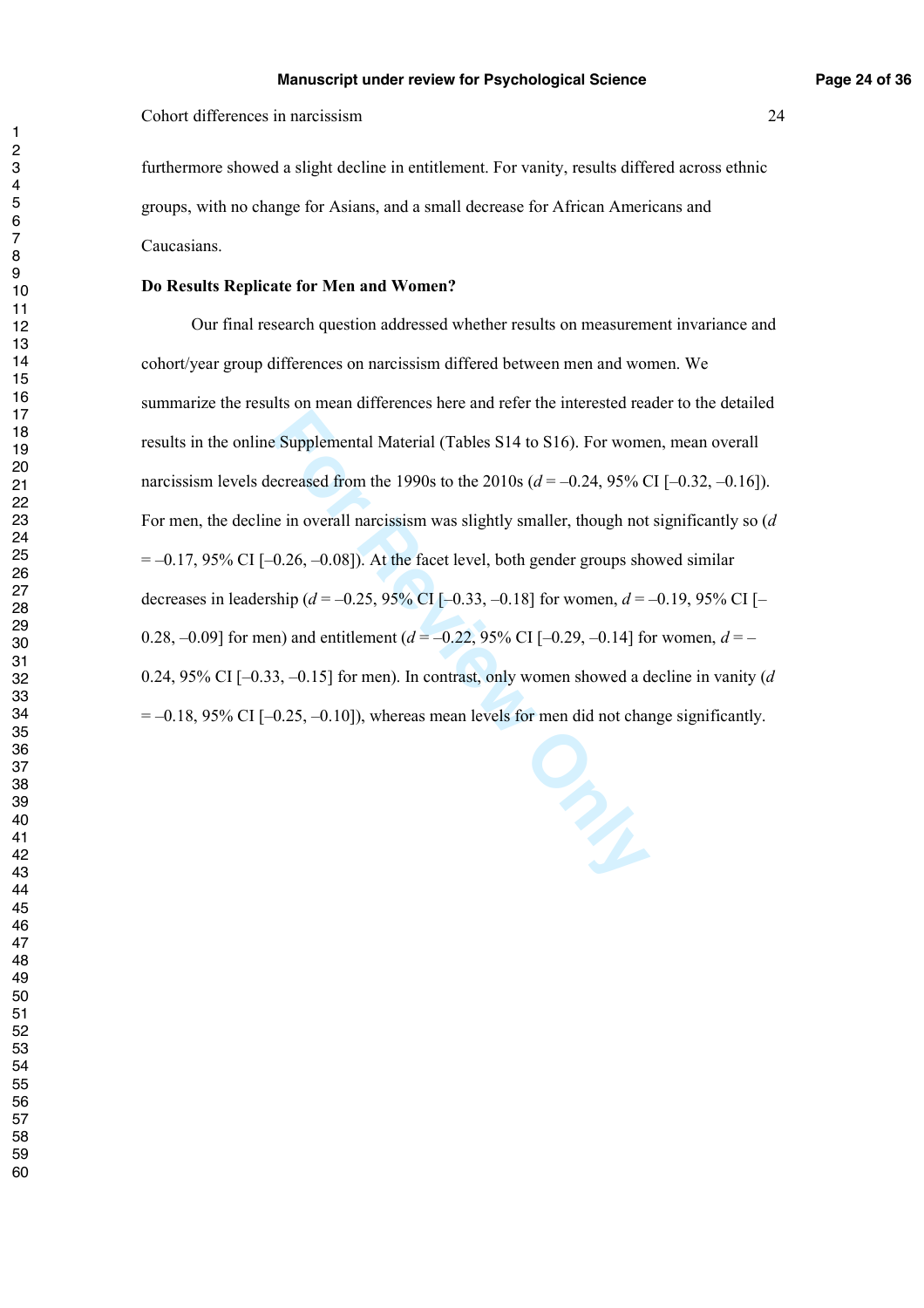Cohort differences in narcissism 25 Cohort differences in narcissism

25

| ۴ | r  |
|---|----|
| ω | 冖  |
| ┙ | ದ  |
| F | J. |

 $\alpha$   $\omega$   $+$   $\alpha$   $\alpha$   $\alpha$   $\alpha$ 

Latent Mean Differences and Cohen's d for 1990s vs. 2000s vs. 2010s *Latent Mean Differences and Cohen's d for 1990s vs. 2000s vs. 2010s* 

|                      | ce mode   | $1990s - 2000s$                                                           |                  |                               | $1990s - 2010s$                 |      |                                                                       | I.<br><b>2000s</b><br>2010s                 |
|----------------------|-----------|---------------------------------------------------------------------------|------------------|-------------------------------|---------------------------------|------|-----------------------------------------------------------------------|---------------------------------------------|
|                      |           | M 95% CI                                                                  | SD               | Cohen's $d$ [95% CI]          | M 95% CI                        | SD   | $\mathop{\rm Cohen}\nolimits 3$ d<br>[95% CI]                         | Cohen's<br>Þ                                |
| Overall              |           |                                                                           | 1.00             | $-0.10$ [ $-0.16$ ; $-0.04$ ] | $-0.26[-0.33; -0.19]$           | 1.03 | $-0.19$<br>$-0.25$ $[-0.31]$ ;                                        | $-0.15$                                     |
| narcissism<br>Facets | partial   | $-0.10[-0.17; -0.05]$<br>-0.12 [-0.19; -0.05]                             | 1.00             | $-0.12[-0.18,-0.06]$          | $-0.28[-0.35, -0.21]$           | 1.02 | $-0.27[-0.33; -0.21]$                                                 | $-0.15$                                     |
| Leader-              | full      |                                                                           | 0.95             | $[-0.24, -0.13]$<br>$-0.19$   | $-0.28[-0.35, -0.21]$           | 0.96 | $-0.30[-0.36; -0.24]$                                                 | $\frac{11}{7}$                              |
| ship                 | partial   | $-0.18[-0.25; -0.11]$<br>-0.10 $[-0.17; -0.03]$                           | 0.93             | $-0.11[-0.17; -0.05]$         | $-0.19$ [ $-0.25$ ; $-0.12$ ]   | 0.94 | $-0.20[-0.26; -0.14]$                                                 | $-0.09$                                     |
| Vanity               | full      |                                                                           | 1.03             | $[-0.08, 0.04]$<br>$-0.02$    | $-0.10[-0.17; -0.02]$           | 1.07 | $-0.09$ $[-0.15; -0.03]$                                              | $-0.07$                                     |
|                      | partial   | $-0.02[-0.09; 0.05]$<br>$-0.11[-0.19; -0.04]$<br>$-0.08[-0.17; 0.01]$     | 1.02             | $[-0.17,-0.05]$<br>$-0.111$   | $-0.09$<br>$[-0.25]$<br>$-0.17$ | 1.05 | $-0.10$ ]<br>$\left[-0.22\right]$<br>$-0.16$ $[-$                     | $-0.05$                                     |
| Entitle-             | full      |                                                                           | $\ddot{c}$       | $[-0.12,-0.01]$<br>$-0.07$    | $-0.3I[-0.41; -0.21]$           | 1.14 | $-0.27$ [ $-0.33$ ; $-0.21$ ]                                         | $-0.20$                                     |
| ment                 | partial   | $0.09[-0.19; 0.01]$                                                       | 28               | $[-0.13; -0.01]$<br>$-0.07$   | $[-0.44; -0.22]$<br>$-0.33$     | 1.20 | $[-0.33; -0.22]$<br>$-0.28$                                           | $-9.21$                                     |
| Asian subsample      |           |                                                                           |                  |                               |                                 |      |                                                                       |                                             |
| Overall              | $\exists$ | $-0.04$ $[-0.15, 0.07]$                                                   | 0.96             | $-0.04$ [ $-0.14$ ; 0.05]     | $-0.09$ $[-0.20, 0.02]$         | 6.99 | $-0.09$ $[-0.19, 0.00]$                                               | $-0.05$                                     |
| narcissism<br>Facets | partial   | $-0.04$ $[-0.15, 0.07]$                                                   | 0.96             | $-0.05$ $[-0.14; 0.05]$       | $-0.10[-0.21, 0.02]$            | 0.98 | $-0.10[-0.19; 0.00]$                                                  | $-0.05$                                     |
| Leader-              | full      | $-0.22$ [ $-0.33$ ; $-0.11$ ]                                             | 0.85             | $-0.25[-0.35; -0.16]$         | $-0.26[-0.37; -0.15]$           | 0.88 | $-0.30[-0.40; -0.21]$                                                 | $-0.05$                                     |
| ship                 | partial   | -0.12 [-0.21; -0.03]<br>0.13 [0.21; -0.03]                                | 0.73             | $-0.17[-0.27; -0.08]$         | $-0.16[-0.26; -0.07]$           | 0.75 | $-0.22$ [ $-0.31$ ; $-0.12$ ]                                         | $-0.05$                                     |
| Vanity               | full      | $\begin{array}{c} 0.13\;[0.02;\,0.25] \\ 0.17\;[0.04;\,0.29] \end{array}$ | 0.92             | 0.15 [0.05; 0.24]             | $0.17$ [0.06; 0.29]             | 0.95 | $\begin{array}{c} 0.18\;[0.09;0.28] \\ 0.21\;[0.12;0.31] \end{array}$ | $\begin{array}{c} 0.03 \\ 0.03 \end{array}$ |
|                      | partial   |                                                                           | 0.92             | 0.18 [0.08; 0.27]             | $0.20\ [0.08; 0.32]$            | 0.95 |                                                                       |                                             |
| Entitle-             | full      | $0.06[-0.09; 0.21]$                                                       | $1.24$<br>$1.24$ | $0.05$ [-0.05; 0.14]          | $-0.13[-0.29; 0.03]$            | 1.13 | $-0.11[-0.21; -0.02]$                                                 | $-0.16$                                     |
| ment                 | partial   | $0.06[-0.09; 0.20]$                                                       |                  | $[-0.05, 0.14]$<br>0.05       | $-0.13[-0.28; 0.03]$            | 1.13 | $-0.11[-0.21; -0.02]$                                                 | $-0.16$                                     |
| Non-Asian subsample  |           |                                                                           |                  |                               |                                 |      |                                                                       |                                             |
| Overall              | 目         | $-0.18[-0.28; -0.09]$<br>-0.15 $[-0.25; -0.05]$                           | 1.08             | $-0.17[-0.25; -0.08]$         | $-0.43$ [ $-0.53$ ; $-0.33$ ]   | 1.12 | $-0.39[-0.47; -0.30]$                                                 | $-0.22$                                     |
| narcissism           | partial   |                                                                           | 1.08             | $-0.14[-0.22; -0.05]$         | $-0.40$ [ $-0.50$ ; $-0.30$ ]   | 1.12 | $-0.36[-0.44; -0.27]$                                                 | $-0.22$                                     |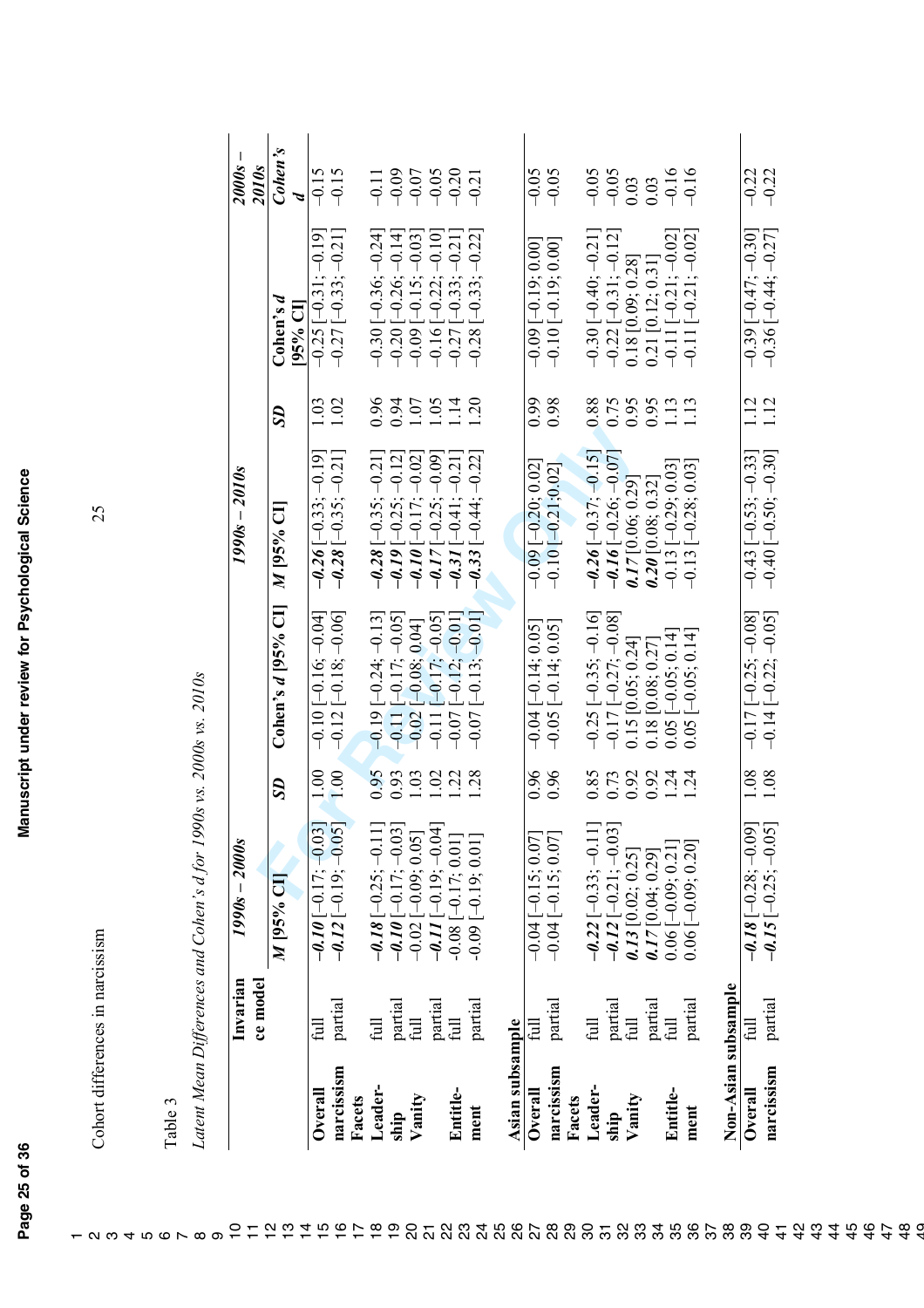|   | ٢                        |   |
|---|--------------------------|---|
|   |                          | š |
|   |                          |   |
|   |                          |   |
|   |                          |   |
|   |                          |   |
|   |                          |   |
|   |                          |   |
|   |                          |   |
|   |                          |   |
|   |                          |   |
|   |                          |   |
|   |                          |   |
|   |                          |   |
|   |                          |   |
|   |                          |   |
|   |                          |   |
|   |                          |   |
|   |                          |   |
|   |                          |   |
|   |                          |   |
|   |                          |   |
|   |                          |   |
|   |                          |   |
|   |                          |   |
|   |                          |   |
|   |                          |   |
|   |                          |   |
|   |                          |   |
|   |                          |   |
|   |                          |   |
|   |                          |   |
|   |                          |   |
|   |                          |   |
|   |                          |   |
|   |                          |   |
|   |                          |   |
|   |                          |   |
|   |                          |   |
|   |                          |   |
|   |                          |   |
|   |                          |   |
|   |                          |   |
|   |                          |   |
|   |                          |   |
|   |                          |   |
|   |                          |   |
|   |                          |   |
|   |                          |   |
|   |                          | i |
|   |                          |   |
|   |                          |   |
|   |                          |   |
|   |                          |   |
|   |                          |   |
|   |                          |   |
|   |                          |   |
|   |                          |   |
|   |                          |   |
|   | l                        | l |
|   |                          |   |
|   | $\overline{\phantom{a}}$ |   |
| ζ |                          |   |

26

| acets    |                 |                                                                                                                                                     |                  |                                               |                                                                                                                              |                     |                                                                                                 |                                           |
|----------|-----------------|-----------------------------------------------------------------------------------------------------------------------------------------------------|------------------|-----------------------------------------------|------------------------------------------------------------------------------------------------------------------------------|---------------------|-------------------------------------------------------------------------------------------------|-------------------------------------------|
| eader    | 戸               | $0.16[-0.26; -0.06]$                                                                                                                                | $\frac{03}{2}$   | $-0.16$ [ $-0.24$ ; $-0.07$ ]                 |                                                                                                                              |                     | $-0.30[-0.39; -0.22]$                                                                           |                                           |
| ig       | partial<br>full |                                                                                                                                                     | $\overline{0}$ . | $-0.02$ [ $-0.11$ ; 0.06]                     |                                                                                                                              |                     |                                                                                                 |                                           |
| Vanity   |                 |                                                                                                                                                     | <b>HH</b>        | $-0.14[-0.23; -0.06]$<br>0.06 $[-0.02; 0.14]$ | $-0.32$ [ $-0.42$ ; $-0.22$ ]<br>$-0.16$ [ $-0.26$ ; $-0.06$ ]<br>$-0.33$ [ $-0.44$ ; $-0.22$ ]<br>$-0.09$ [ $-0.20$ ; 0.03] |                     |                                                                                                 |                                           |
|          | partial<br>full | $-0.02 [-0.12; 0.07]$<br>$-0.16 [-0.26; -0.05]$<br>$0.07 [-0.05; 0.18]$<br>$-0.19 [-0.31; -0.06]$                                                   |                  |                                               |                                                                                                                              | 102<br>1116<br>1111 | $-0.16[-0.24; -0.07]$<br>$-0.29[-0.37; -0.20]$<br>$-0.08[-0.16; 0.01]$<br>$-0.39[-0.48; -0.30]$ | = = = = = =<br>= = = = = =<br>= = = = = = |
| Tntitle- |                 |                                                                                                                                                     | $\overline{21}$  | $-0.15[-0.24; -0.07]$                         | $-0.45$ [ $-0.59$ ; $-0.30$ ]                                                                                                |                     |                                                                                                 |                                           |
|          |                 | ment<br>ment<br>partial $-0.22[-0.36; -0.08]$ 1.29 $-0.17[-0.25; -0.08]$<br>$-0.17[-0.25; -0.08]$<br>$-0.17[-0.25; -0.08]$<br>$-0.17[-0.25; -0.08]$ |                  |                                               | $0.49[-0.66; -0.33]$                                                                                                         | $\overline{22}$     | $-0.40$ $[-0.49; -0.32]$                                                                        |                                           |
|          |                 |                                                                                                                                                     |                  |                                               |                                                                                                                              |                     | nvariance model in which parameters for all items were                                          |                                           |

constrained, Partial – final strict invariance model in which non-invariant parameters were freed. Brackets indicate 95% confidence intervals.<br>Significant (*a* = 0.05) latent mean differences are bold and in italiss.<br>**For** constrained, Partial = final strict invariance model in which non-invariant parameters were freed. Brackets indicate 95% confidence intervals.

 $\overline{\phantom{a}}$ 

Significant  $(\alpha = 0.05)$  latent mean differences are bold and in italics.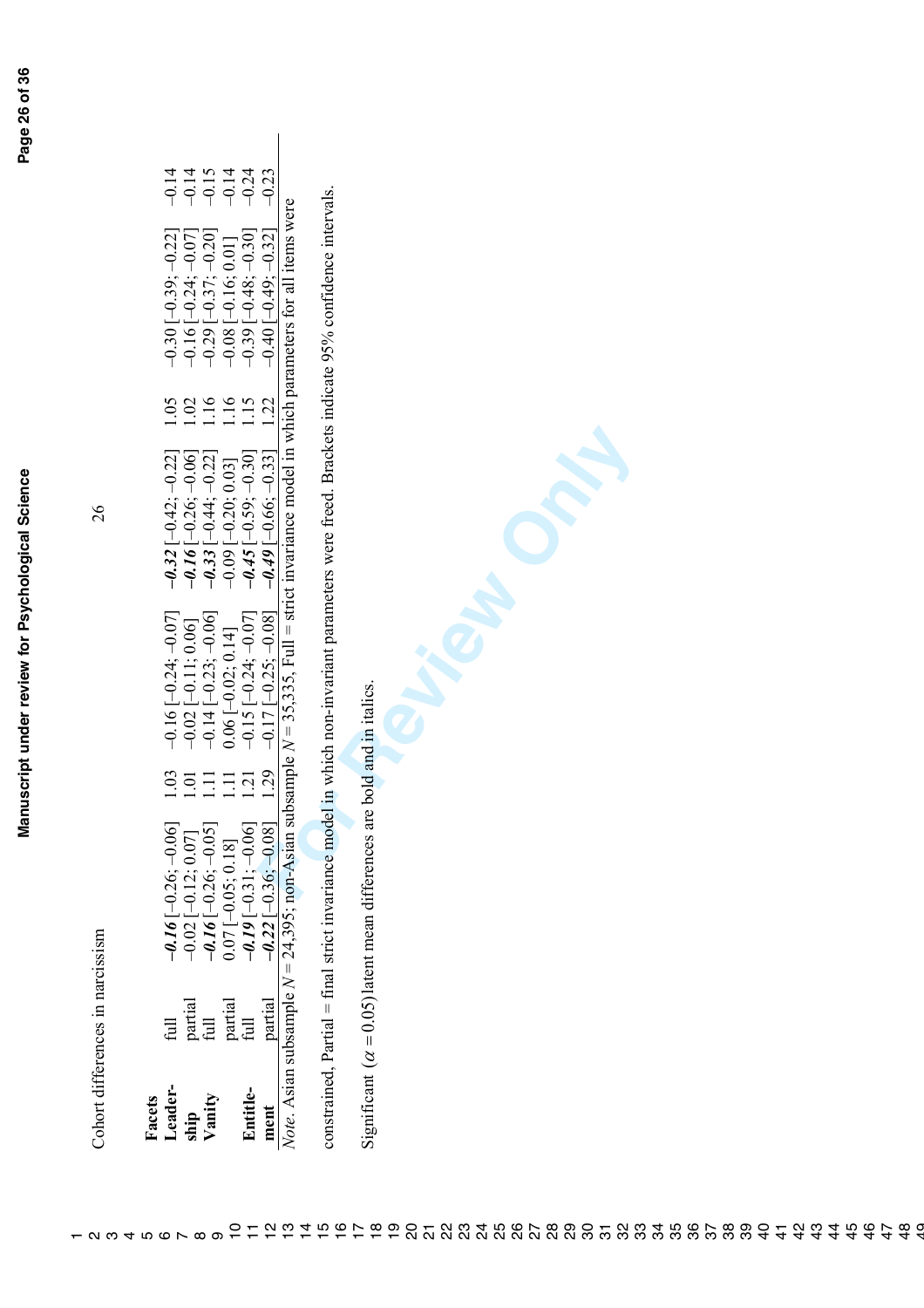### Table 4

*Latent Mean Differences and Cohen's d for 2000s vs. 2010s for Caucasian, Asian, and* 

*African American Subsamples* 

|                                   | Invariance |                                                                                                 | $2000s - 2010s$ |                               |
|-----------------------------------|------------|-------------------------------------------------------------------------------------------------|-----------------|-------------------------------|
|                                   | model      | $M$ [95% CI]                                                                                    | <b>SD</b>       | Cohen's d                     |
|                                   |            |                                                                                                 |                 | [95% CI]                      |
| Caucasian subsample               |            |                                                                                                 |                 |                               |
| <b>Overall</b>                    | full       | $-0.13$ [-0.16; -0.10]                                                                          | 1.03            | $-0.12$ [ $-0.15$ ; $-0.09$ ] |
| narcissism                        |            |                                                                                                 |                 |                               |
| <b>Facets</b>                     |            |                                                                                                 |                 |                               |
| Leadership                        | full       | $-0.06$ [-0.10; -0.03]                                                                          | 1.00            | $-0.06$ [ $-0.09$ ; $-0.03$ ] |
| Vanity                            | full       | $-0.09$ [-0.13; -0.05]                                                                          | 1.03            | $-0.09$ [ $-0.12$ ; $-0.06$ ] |
| <b>Entitlement</b>                | full       | $-0.17$ [-0.22; -0.13]                                                                          | 1.02            | $-0.17$ [ $-0.20$ ; $-0.14$ ] |
|                                   |            |                                                                                                 |                 |                               |
| Asian subsample                   |            |                                                                                                 |                 |                               |
| <b>Overall</b>                    | full       | $-0.06$ [-0.09; -0.03]                                                                          | 1.02            | $-0.06$ [ $-0.08$ ; $-0.03$ ] |
| narcissism                        |            |                                                                                                 |                 |                               |
| <b>Facets</b>                     |            |                                                                                                 |                 |                               |
| Leadership                        | full       | $-0.05$ [-0.09; -0.02]                                                                          | 1.03            | $-0.05$ [ $-0.08$ ; $-0.03$ ] |
| Vanity                            | full       | $0.04$ [0.01; 0.07]                                                                             | 1.03            | $0.04$ [0.01; 0.07]           |
| <b>Entitlement</b>                | full       | $-0.15$ [-0.18; -0.11]                                                                          | 0.91            | $-0.16$ [ $-0.19$ ; $-0.14$ ] |
|                                   |            |                                                                                                 |                 |                               |
| <b>African American subsample</b> |            |                                                                                                 |                 |                               |
| <b>Overall</b>                    | full       | $-0.61$ [-0.73; -0.49]                                                                          | 1.11            | $-0.55$ [ $-0.64$ ; $-0.46$ ] |
| narcissism                        | partial    | $-0.61$ [-0.73; -0.49]                                                                          | 1.11            | $-0.55$ [ $-0.64$ ; $-0.46$ ] |
| <b>Facets</b>                     |            |                                                                                                 |                 |                               |
| Leadership                        | full       | $-0.67$ [-0.79; -0.54]                                                                          | 1.10            | $-0.61$ [ $-0.70$ ; $-0.52$ ] |
|                                   | partial    | $-0.65$ [ $-0.78$ ; $-0.53$ ]                                                                   | 1.10            | $-0.59$ [ $-0.68$ ; $-0.50$ ] |
| Vanity                            | full       | $-0.32$ [-0.44; -0.20]                                                                          | 1.07            | $-0.30$ [ $-0.39$ ; $-0.21$ ] |
|                                   | partial    | $-0.30$ [-0.42; -0.18]                                                                          | 1.07            | $-0.28$ [ $-0.37$ ; $-0.19$ ] |
| <b>Entitlement</b>                | full       | $-0.18$ [ $-0.31$ ; $-0.06$ ]                                                                   | 0.94            | $-0.20$ [ $-0.28$ ; $-0.11$ ] |
|                                   | partial    | $-0.22$ [ $-0.34$ ; $-0.11$ ]                                                                   | 0.88            | $-0.25$ [ $-0.34$ ; $-0.16$ ] |
|                                   |            | <i>Note.</i> Caucasian subsample $N = 17,883$ ; Asian subsample $N = 23,952$ ; African American |                 |                               |
|                                   |            |                                                                                                 |                 |                               |
|                                   |            | subsample $N = 2,260$ ; Full = strict invariance model in which parameters for all items were   |                 |                               |

subsample  $N = 2,260$ ; Full = strict invariance model in which parameters for all items were constrained; Partial = final strict invariance model in which non-invariant parameters were freed. Brackets indicate 95% confidence intervals. Significant  $(\alpha = 0.05)$  latent mean differences are bold and in italics.

### **Discussion**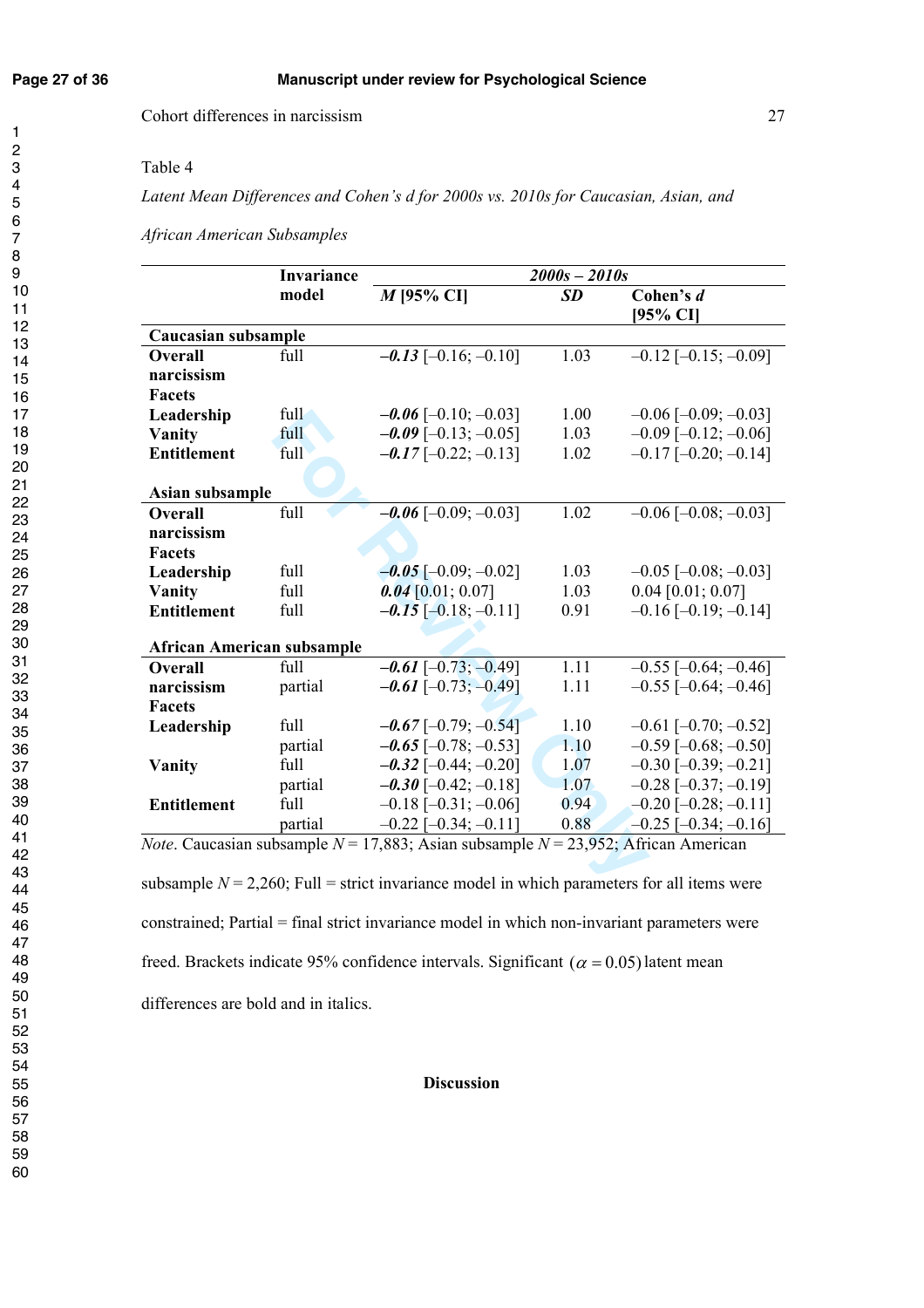The present study evaluated the claim that the United States faces a narcissism epidemic among young people, with dramatically rising rates of narcissism occurring over the past few decades. Contrary to this claim, we found evidence that narcissism levels have been slowly declining from the 1990s to the 2010s. Six features of our research make this finding particularly compelling. First, our results are based on a very large sample of students from three different universities. Second, the decline was evident both for overall narcissism levels and for the specific facets of leadership, vanity, and entitlement. Third, the decline persisted after controlling for measurement non-invariance. Fourth, the decline was continuous over time, indicating that there was no rise in narcissism before purported historical factors such as the recession of 2008. Fifth, the decline held for major ethnic groups and no ethnic group showed the overall increase predicted by proponents of the narcissism epidemic. Sixth, the findings were consistent across men and women.

#### **The Importance of Measurement Invariance**

For controlling for measurement non-invariance. Fourth,<br>ne, indicating that there was no rise in narcissism before<br>nch as the recession of 2008. Fifth, the decline held for n<br>p showed the overall increase predicted by prop In the current study, we considered for the first time whether students from different cohorts reacted similarly to the items on the NPI. We found pervasive measurement noninvariance across multiple items. This indicates that some of the NPI's items changed their meaning over time and undergraduates changed the way they interpreted these items across generational cohorts. For example, item 9 (I am no better or no worse than most people. - I think I am a special person.) showed strong non-invariance regarding its intercept. Students with equal trait levels on vanity, but from the 1990s, endorsed the narcissistic response option (I think I am a special person) more frequently than students from the 2000s and 2010s. However, despite containing multiple items that showed measurement non-invariance, the overall narcissism score was not adversely affected.

 On the other hand, the effect of measurement non-invariance was more substantial for two of the facets of narcissism, leadership and vanity. Leadership and vanity showed non-

 $\blacksquare$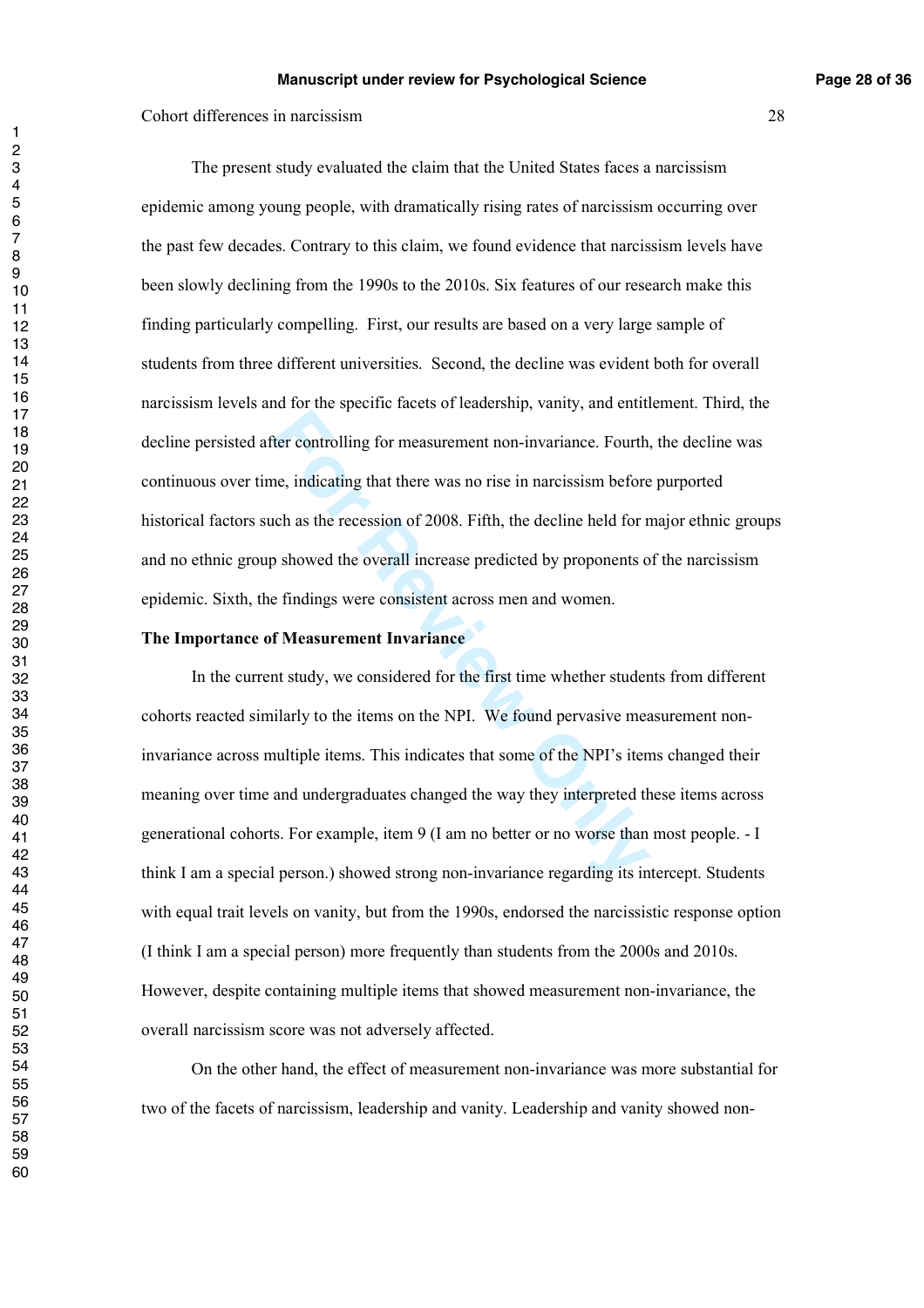#### **Page 29 of 36 Manuscript under review for Psychological Science**

Cohort differences in narcissism 29

invariance both at the level of individual items and at the scale level, indicating that means from a traditional scoring approach would be biased. Importantly, this bias can go in both directions. In our model-based analyses, the full invariance model overestimated the decrease in leadership whereas it underestimated the decrease in vanity compared with the final partial invariance model that controls for non-invariance. This finding provides a cautionary tale for those who trust that measures will work similarly across time and use simple indicators such as internal consistency to evaluate whether measures are equivalent.

#### **Ethnicity Matters in the Analysis of Generational Changes in Narcissism**

**Follow The Analysis of Generational Changes in Narcissis**<br>that with respect to generational changes on narcissism, e<br>lyses for Asians and non-Asians, fewer items were non-<br>whole sample. This indicates that cross-ethnicity We found that with respect to generational changes on narcissism, ethnicity matters. In our separate analyses for Asians and non-Asians, fewer items were non-invariant compared with the whole sample. This indicates that cross-ethnicity non-invariance may have been confounded with cross-cohort non-invariance in our analyses of the whole sample. Results on mean differences also differed strongly between Asian and non-Asian subsamples as well as between Caucasian, Asian, and African American subsamples. Moreover, the findings were unexpected. Past arguments have been made that including Asian populations in cross-cohort analyses may dampen the putative increases in narcissism across cohorts. We found rather that the inclusion of Asian students in the samples may have dampened the evidence for decreases in narcissism in non-Asian populations across cohorts. In fact, Asian students showed an increase in vanity whereas non-Asians showed a decrease in vanity. Consistently across ethnic groups, decreases in leadership were found. This decrease was strongest for African Americans. African Americans also showed stronger decreases in vanity between the 2000s and the 2010s compared with the other ethnic groups and the overall trend in the complete sample. Thus, taking ethnicity into account when investigating the measurement invariance of narcissism questionnaires across cohorts and generational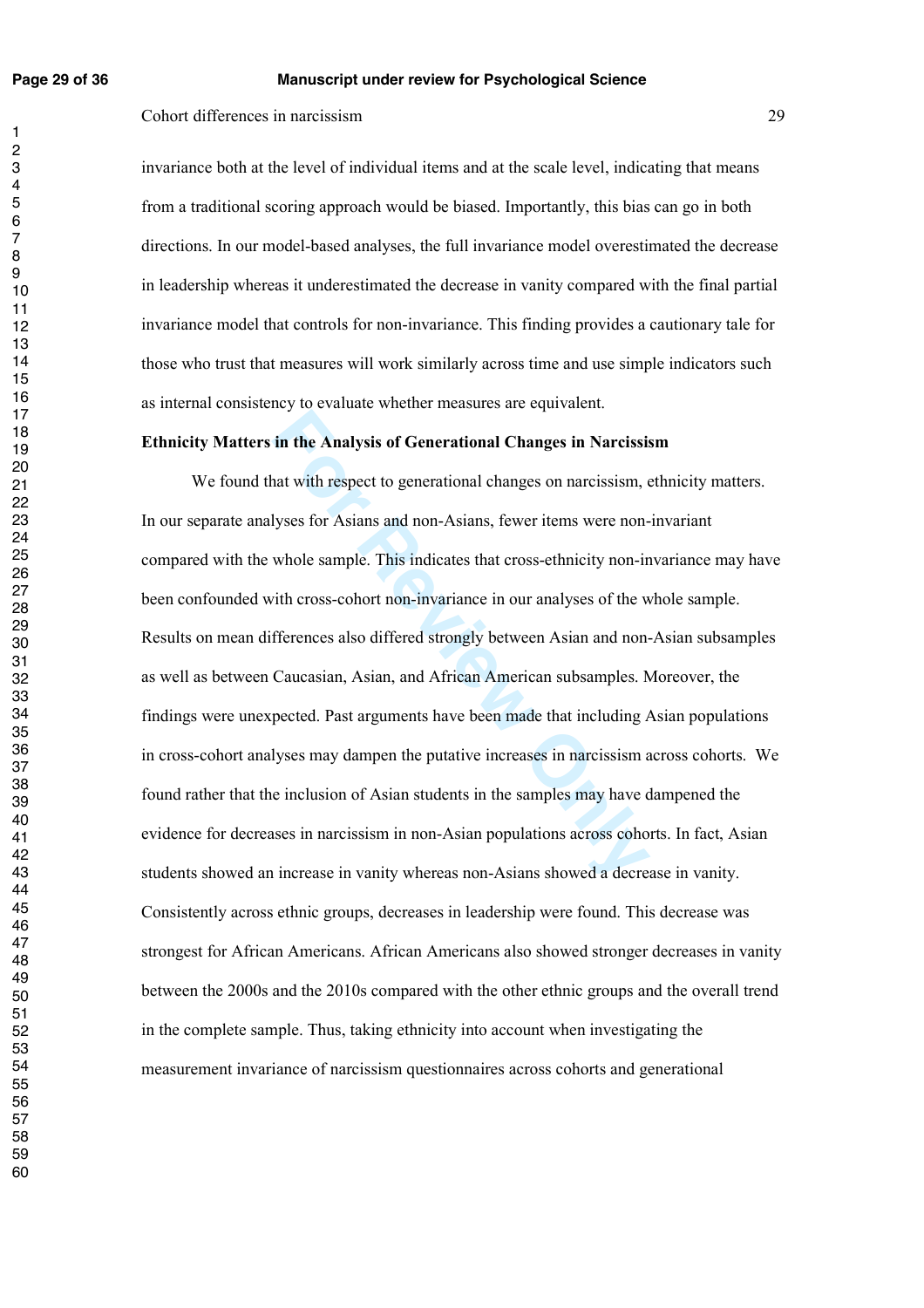changes in narcissism is very important and clearly affects results (see also Twenge  $\&$  Foster, 2008).

#### **Limitations and Future Directions**

ampuses found that Davis students on average scored lo<br>narcissism ( $d = -0.29$ , 95% CI [ $-0.36$ ,  $-0.22$ ]) as well a<br>0.40,  $-0.26$ ]), vanity ( $d = -0.16$ , 95% CI [ $-0.23$ ,  $-0.09$ ])<br>5% CI [ $-0.33$ ,  $-0.19$ ]). Far less is know This study was based on large student samples from different cohorts. Nevertheless, the data came from only three universities, and the data for the 1990s cohort came from a different university than the data for the 2000s and 2010s cohorts. A model comparing students from the University of Illinois at Urbana-Champaign and the University of California, Davis campuses found that Davis students on average scored lower than Illinois students on overall narcissism  $(d = -0.29, 95\% \text{ CI} [-0.36, -0.22])$  as well as the leadership  $(d = -0.29, 95\% \text{ CI} [-0.36, -0.22])$ = –0.33, 95% CI [–0.40, –0.26]), vanity ( *d* = –0.16, 95% CI [–0.23, –0.09]), and entitlement facets  $(d = -0.26, 95\% \text{ CI} [-0.33, -0.19])$ . Far less is known about potential changes in narcissism in non-student samples. Future research should test cohort differences in narcissism in non-student samples. The 1990s cohort was much smaller than the other two cohorts and this may be one reason why measurement non-invariance was mainly found with respect to the 1990s cohort. Our year-by-year analyses of the University of California, Davis and University of Illinois at Urbana-Champaign students indicated that among the 2000s and 2010s year groups, a number of NPI items also showed non-invariance.

 The analyses were based on the NPI, a narcissism inventory with known psychometric problems (e.g., Ackerman et al., 2015; Ackerman et al., 2011; Wetzel et al., 2016). However, since most previous research on narcissism in social and personality psychology is based on the NPI (Cain, Pincus,  $\&$  Ansell, 2008), we think it was important to test measurement invariance and cohort differences for this particular instrument, especially since arguments for the narcissism epidemic have largely been based on research using this measure. Nevertheless, it would be interesting to investigate whether the cohort differences found here can be confirmed when other narcissism questionnaires are studied. As our results show a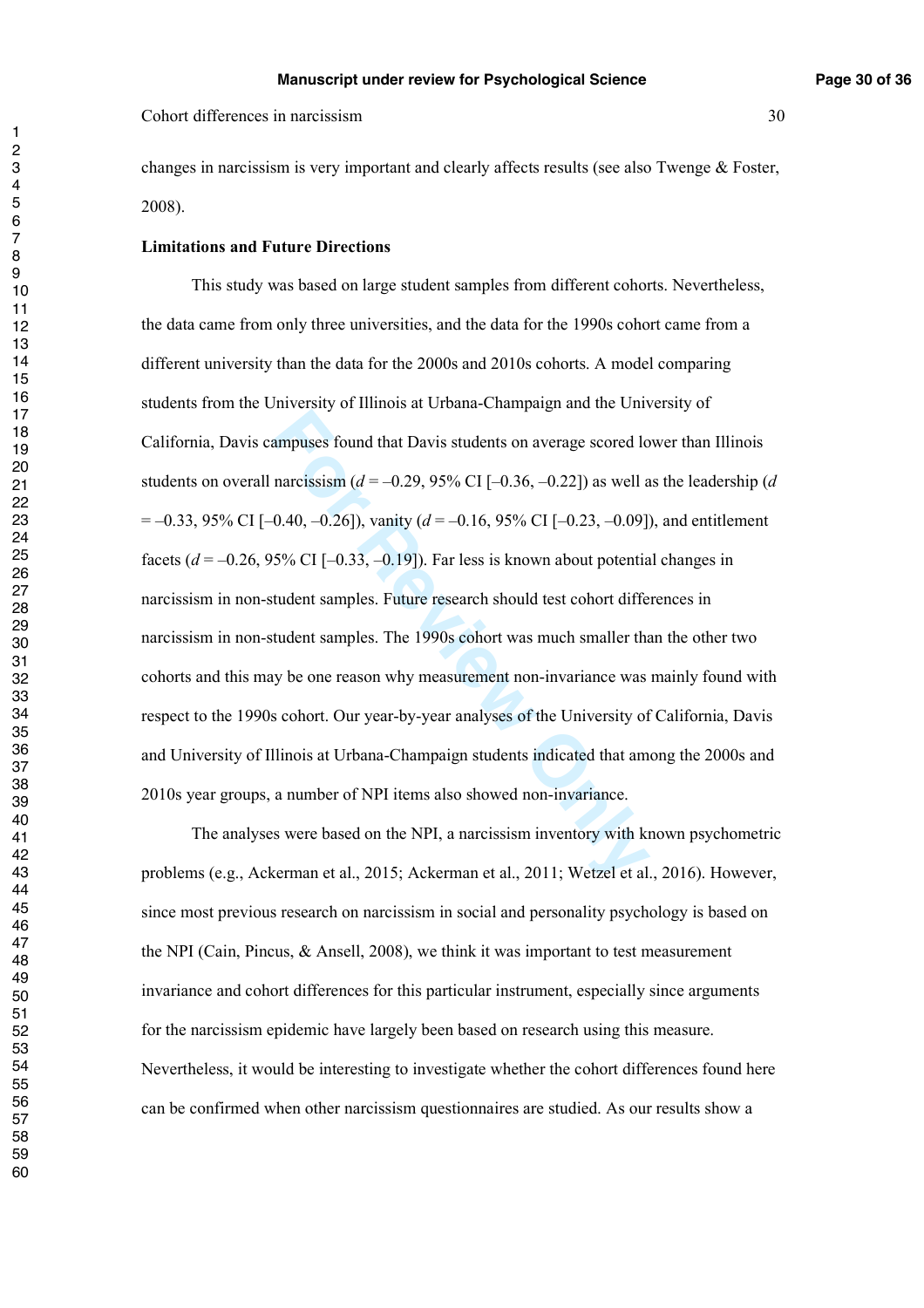$\mathbf{1}$ 

#### **Page 31 of 36 Manuscript under review for Psychological Science**

Cohort differences in narcissism 31

decrease, rather than an increase, in narcissism, researchers may now need to explain this decline instead of speculating on why culture has led to an increase in narcissism.

 Generational changes have been investigated for a number of constructs including self-esteem (Twenge & Campbell, 2001), anxiety (Twenge, 2000), personality traits (Andre et al., 2010), and psychological health (Stewart & Bernhardt, 2010). However, in most of these cases the measurement invariance of the instruments across cohorts was not tested (for an exception see Smits, Dolan, Vorst, Wicherts, & Timmerman, 2011). Considering the implications of measurement non-invariance, future research on generational changes should take measurement invariance across cohorts into account.

#### **Conclusion**

asurement non-invariance, future research on generation<br>
invariance across cohorts into account.<br>
Co popular opinion, we did not find that today's college s<br>
Ilege students in the 1990s or the 2000s, at least in the th<br>
Ex In contrast to popular opinion, we did not find that today's college students are more narcissistic than college students in the 1990s or the 2000s, at least in the three universities examined in the present study. In fact, we found small decreases both in overall narcissism and in the leadership, vanity, and entitlement facets. Importantly, these decreases already started between the 1990s and the 2000s and only continued more strongly in the late 2000s and 2010s. Our study suggests that today's college students are less narcissistic than their predecessors and that there may never have been an epidemic of narcissism.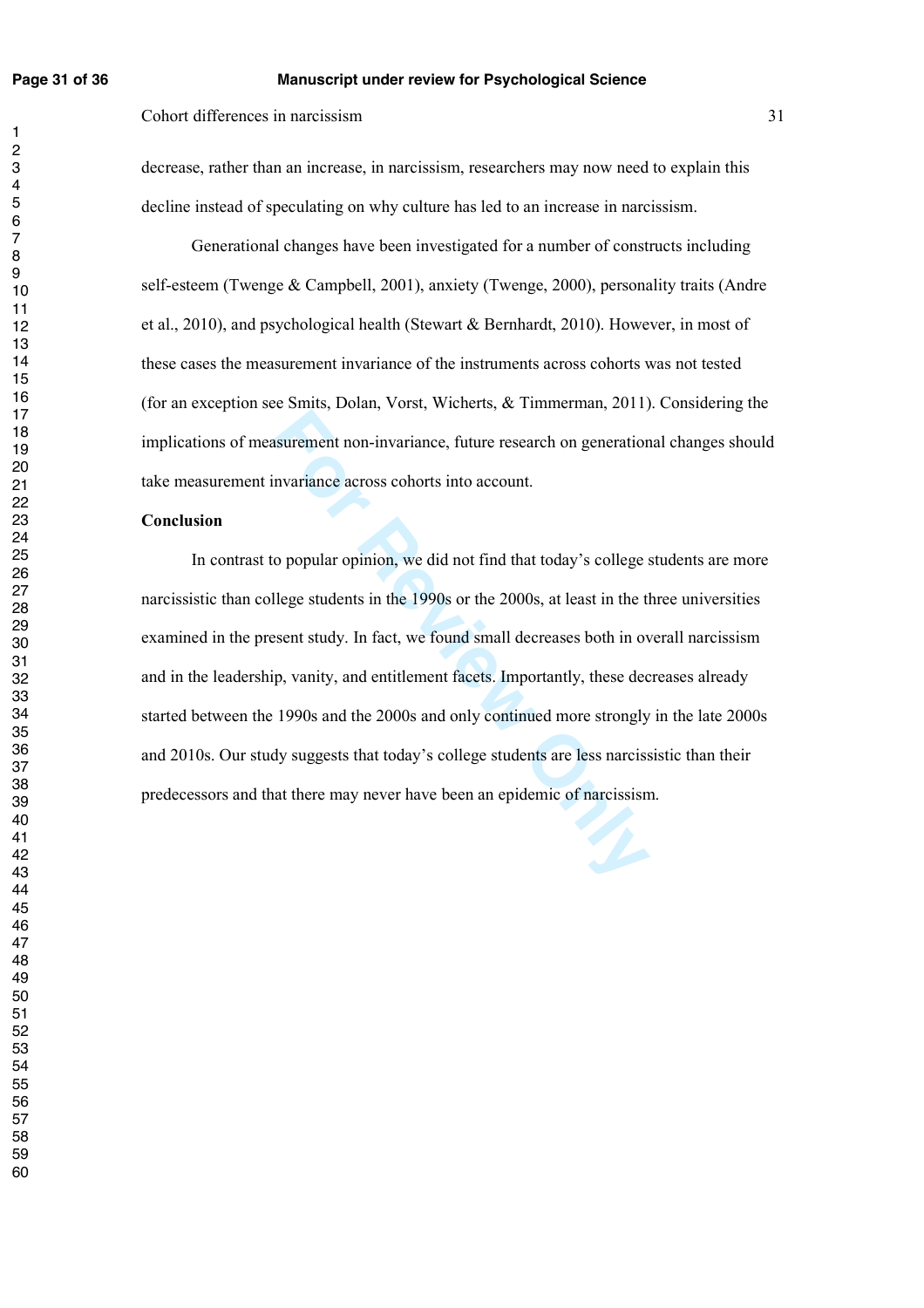#### References

- Ackerman, R. A., Donnellan, M. B., Roberts, B. W., & Fraley, R. C. (2015). The effect of response format on the psychometric properties of the Narcissistic Personality Inventory: Consequences for item meaning and factor structure. *Assessment*. doi:10.1177/1073191114568113
- Ackerman, R. A., Donnellan, M. B., & Robins, R. W. (2012). An item response theory analysis of the narcissistic personality inventory. *Journal of Personality Assessment,*  (2), 141-155. doi:10.1080/00223891.2011.645934
- Ackerman, R. A., Witt, E. A., Donnellan, M. B., Trzesniewski, K. H., Robins, R. W., & Kashy, D. A. (2011). What does the Narcissistic Personality Inventory really measure? *Assessment, 18*(1), 67-87. doi:10.1177/1073191110382845
- me narcissistic personality inventory. Journal of *Ferson*<br>155. doi:10.1080/00223891.2011.645934<br>Witt, E. A., Donnellan, M. B., Trzesniewski, K. H., Robi<br>A. (2011). What does the Narcissistic Personality Invento<br>ssessment, Andre, M., Lissner, L., Bengtsson, C., Hallstrom, T., Sundh, V., & Bjorkelund, C. (2010). Cohort differences in personality in middle-aged women during a 36-year period. Results from the Population Study of Women in Gothenburg. *Scandinavian Journal of Public Health, 38*(5), 457-464. doi:10.1177/1403494810371247
- Barry, C. T., & Lee-Rowland, L. M. (2015). Has there been a recent increase in adolescent narcissism? Evidence from a sample of at-risk adolescents (2005-2014). *Personality and Individual Differences, 87*, 153-157. doi:10.1016/j.paid.2015.07.038

Bianchi, E. C. (2014). Entering adulthood in a recession tempers later narcissism. *Psychological Science, 25*(7), 1429-1437. doi:10.1177/0956797614532818

Brown, A. & Maydeu-Olivares, A. (2011). Item response modeling of forced-choice questionnaires. *Educational and Psychological Measurement, 71(3)*, 460-502. doi: 10.1177/0013164410375112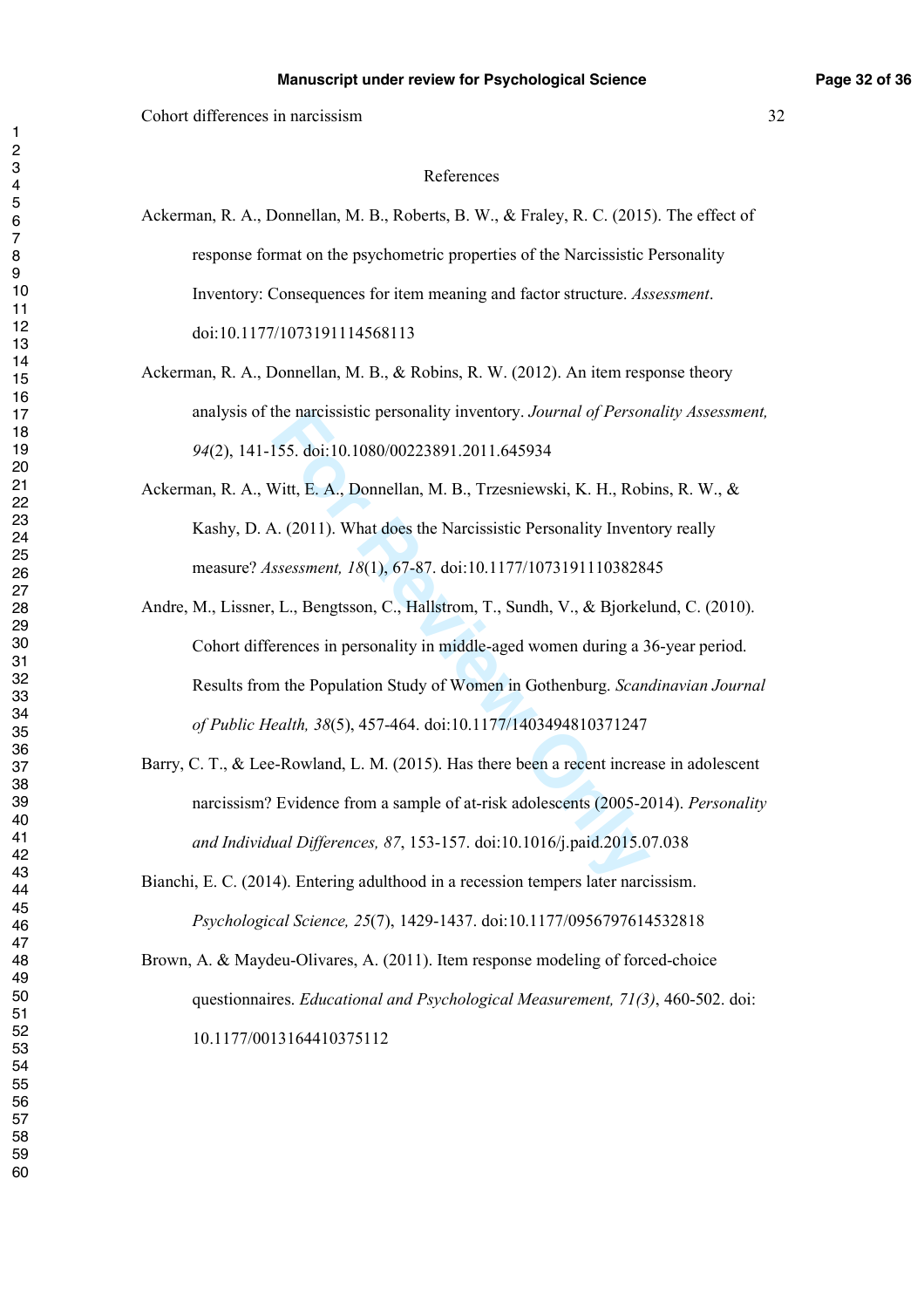$\mathbf{1}$ 

Cohort differences in narcissism 33

- Byrne, B. M., Shavelson, R. J., & Muthen, B. (1989). Testing for the equivalence of factor covariance and mean structures: The issue of partial measurement invariance. *Psychological Bulletin, 105*(3), 456-466. doi:10.1037/0033-2909.105.3.456
- Cain, N. M., Pincus, A. L., & Ansell, E. B. (2008). Narcissism at the crossroads: Phenotypic description of pathological narcissism across clinical theory, social/personality psychology, and psychiatric diagnosis. *Clinical Psychology Review, 28*, 638-656.
- Donnellan, M. B., & Trzesniewski, K. H. (2009). How should we study generational 'changes'—Or should we? A critical examination of the evidence for 'generation me'. *Social and Personality Psychology Compass, 3*(5), 775-784.
- Donnellan, M. B., Trzesniewski, K. H., & Robins, R. W. (2009). An emerging epidemic of narcissism or much ado about nothing? *Journal of Research in Personality, 43*(3), 498-501. doi:10.1016/j.jrp.2008.12.010
- Emmons, R. A. (1984). Factor analysis and construct validity of the Narcissistic Personality Inventory. Journal of Personality Assessment, 48(3), 291-300. doi:10.1207/s15327752jpa4803\_11
- **For Should we? A critical examination of the evidence for Fersonality Psychology Compass, 3(5), 775-784.**<br> **Frzesniewski, K. H., & Robins, R. W. (2009). An emergor much ado about nothing?** Journal of Research in Pers<br> **Fr** Foster, J. D., Campbell, W. K., & Twenge, J. M. (2003). Individual differences in narcissism: Inflated self-views across the lifespan and around the world. *Journal of Research in Personality, 37*(6), 469-486. doi:10.1016/S0092-6566(03)00026-6
- Grijalva, E., Newman, D. A., Tay, L., Donnellan, M. B., Harms, P. D., Robins, R. W., & Yan, T. (2015). Gender differences in narcissism: A meta-analytic review. *Psychological Bulletin, 141*(2), 261-310. doi:10.1037/a0038231
- Guenole, N., & Brown, A. (2014). The consequences of ignoring measurement invariance for path coefficients in structural equation models. *Frontiers in Psychology, 5*, 980. doi:10.3389/fpsyg.2014.00980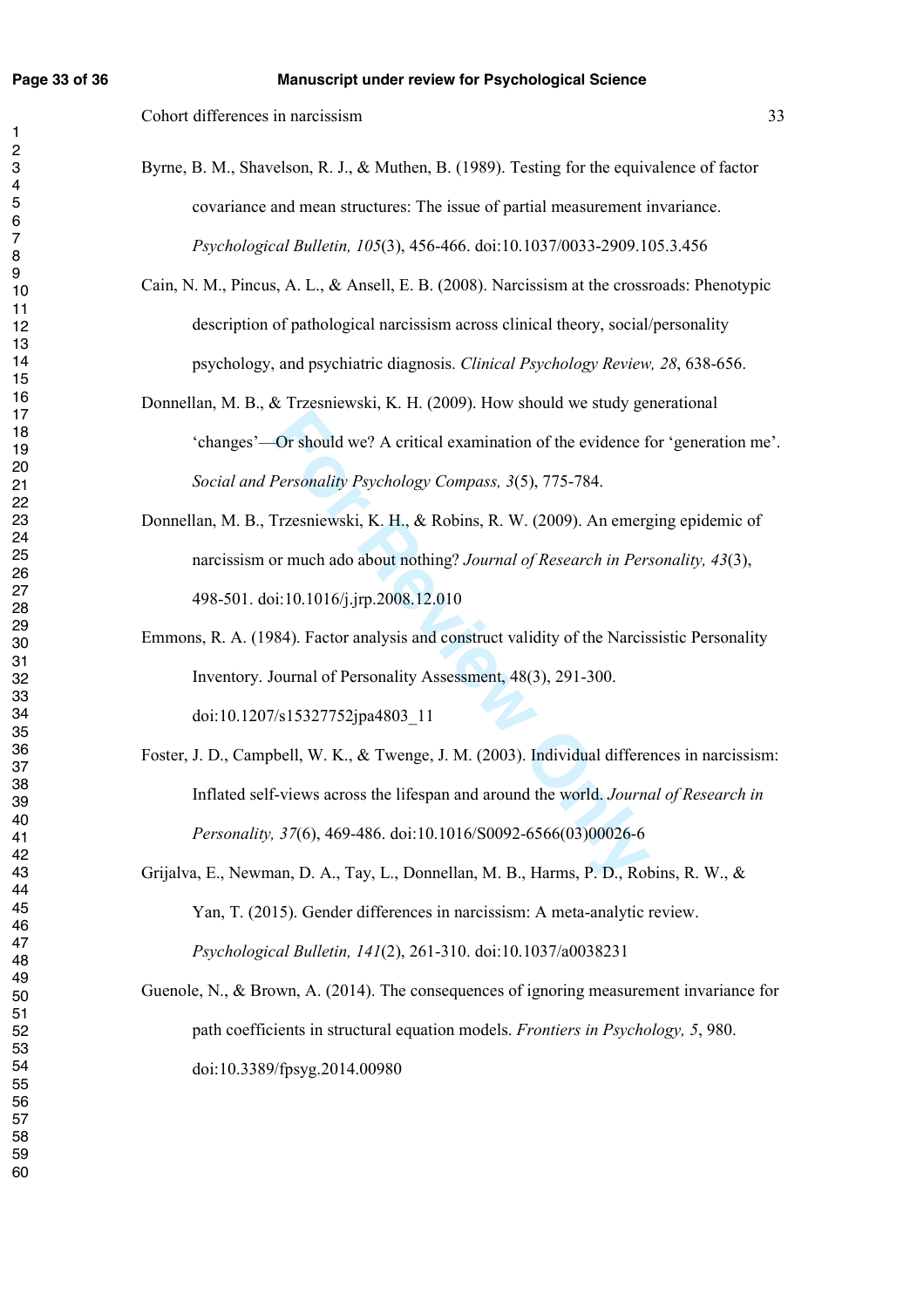Cohort differences in narcissism 34

Malikhao, P., & Servaes, J. (2011). The media use of American youngsters in the age of narcissism: Surviving in a 24/7 media shock and awe - distracted by everything. *Telematics and Informatics, 28*(2), 66-76. doi:10.1016/j.tele.2010.09.005

Meade, A. W., Johnson, E. C., & Braddy, P. W. (2008). Power and sensitivity of alternative fit indices in tests of measurement invariance. *Journal of Applied Psychology, 93*(3), 568-592. doi:10.1037/0021-9010.93.3.568

Meredith, W. (1993). Measurement invariance, factor-analysis and factorial invariance. *Psychometrika, 58*(4), 525-543. doi:10.1007/Bf02294825

*ika, 58*(4), 525-543. doi:10.1007/Bf02294825<br>
, R. P., Ho, J. C. M., Lim, J. C. Y., Goh, D. H., Lee, C. S<br>
Narcissism, extraversion and adolescents' self-presentati<br> *and Individual Differences, 50*(2), 180-185.<br> *Si*, *j* Ong, E. Y. L., Ang, R. P., Ho, J. C. M., Lim, J. C. Y., Goh, D. H., Lee, C. S., & Chua, A. Y. K. (2011). Narcissism, extraversion and adolescents' self-presentation on Facebook. *Personality and Individual Differences, 50*(2), 180-185. doi:10.1016/j.paid.2010.09.022

Paris, J. (2014). Modernity and narcissistic personality disorder. *Personality Disorders, 5*(2), 220-226. doi:10.1037/a0028580

Raskin, R. N., & Hall, C. S. (1979). Narcissistic Personality Inventory. *Psychological Reports, 45*(2), 590-590.

Raskin, R. N., & Terry, H. (1988). A principal-components analysis of the Narcissistic Personality Inventory and further evidence of its construct validity. *Journal of Personality and Social Psychology, 54*(5), 890-902.

Reise, S. P., Widaman, K. F., & Pugh, R. H. (1993). Confirmatory factor analysis and item response theory: Two approaches for exploring measurement invariance. *Psychological Bulletin, 114*(3), 552-566.

Roberts, B. W., Edmonds, G., & Grijalva, E. (2010). It is developmental me, not generation me: Developmental changes are more important than generational changes in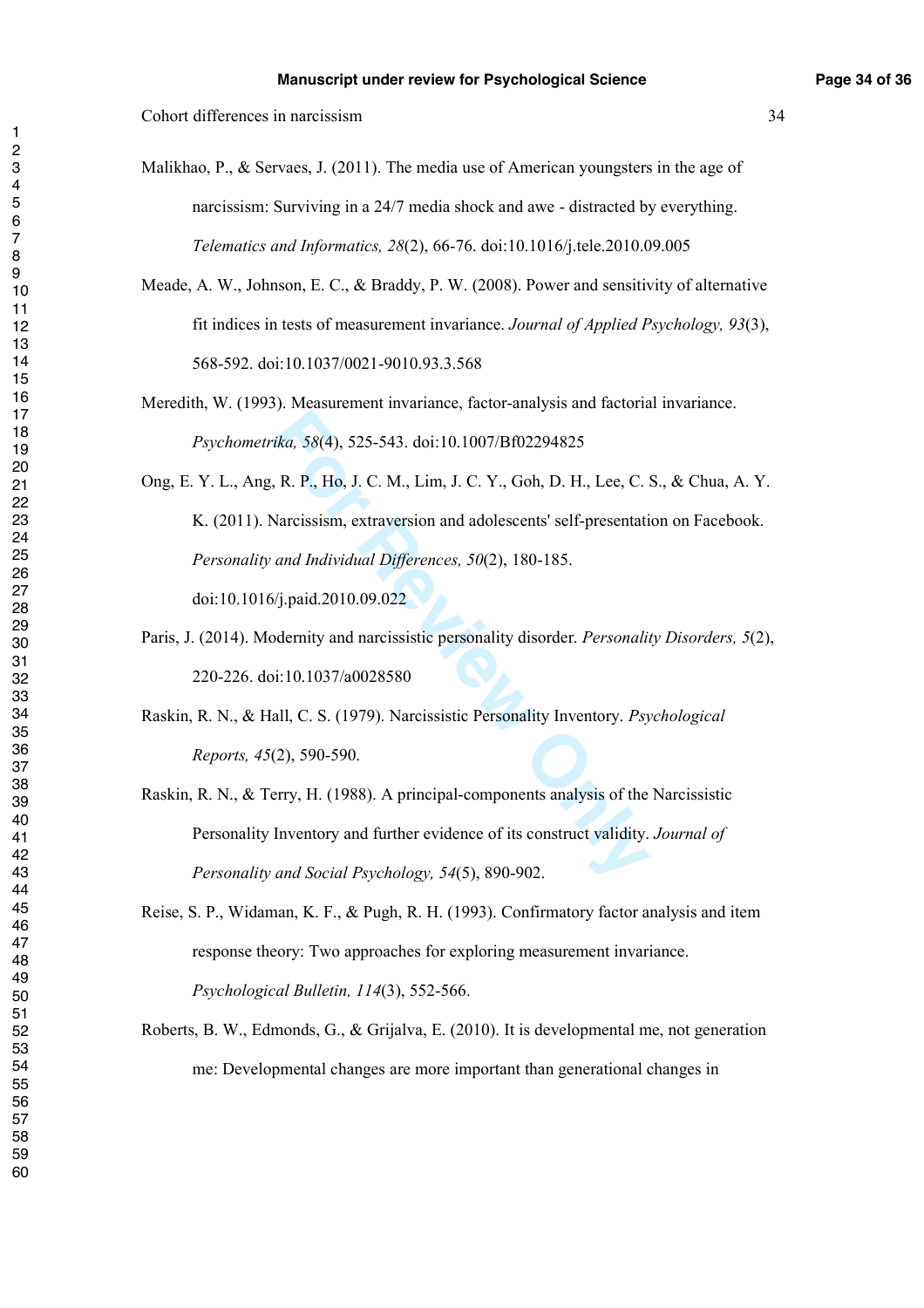$\mathbf{1}$ 

Cohort differences in narcissism 35

narcissism-Commentary on Trzesniewski & Donnellan (2010). *Perspectives on Psychological Science, 5*(1), 97-102. doi:10.1177/1745691609357019

- Smits, I. A. M., Dolan, C. V., Vorst, H. C. M., Wicherts, J. M., & Timmerman, M. E. (2011). Cohort differences in Big Five personality factors over a period of 25 years. *Journal of Personality and Social Psychology, 100*(6), 1124-1138. doi:10.1037/a0022874
- Steenkamp, J. B. E. M., & Baumgartner, H. (1998). Assessing measurement invariance in cross-national consumer research. *Journal of Consumer Research, 25*(1), 78-90. doi:10.1086/209528
- Stewart, K. D., & Bernhardt, P. C. (2010). Comparing Millennials to pre-1987 students and with one another. *North American Journal of Psychology, 12*(3), 579-602.
- Trzesniewski, K. H., & Donnellan, B. M. (2014). 'Young people these days..' Evidence for negative perceptions of emerging adults. *Emerging Adulthood, 2*(3), 211-226. doi:10.1177/2167696814522620
- S/209528<br>
Bernhardt, P. C. (2010). Comparing Millennials to pre-19<br>
other. *North American Journal of Psychology*, 12(3), 57<br>
I., & Donnellan, B. M. (2014). 'Young people these day.<br>
reeptions of emerging adults. *Emerging* Trzesniewski, K. H., Donnellan, M. B., & Robins, R. W. (2008a). Do today's young people really think they are so extraordinary? An examination of secular trends in narcissism and self-enhancement. *Psychol Sci, 19*(2), 181-188. doi:10.1111/j.1467- 9280.2008.02065.x
- Trzesniewski, K. H., Donnellan, M. B., & Robins, R. W. (2008b). Is "Generation Me" really more narcissistic than previous generations? *Journal of Personality, 76*(4), 903-918. doi:10.1111/j.1467-6494.2008.00508.x

Twenge, J. M. (2000). The age of anxiety? Birth cohort change in anxiety and neuroticism, 1952-1993. *Journal of Personality and Social Psychology, 79*(6), 1007-1021.

Twenge, J. M. (2006). *Generation me: Why today's young Americans are more confident, assertive, entitled-and more miserable-than ever before*. New York: Free Press.